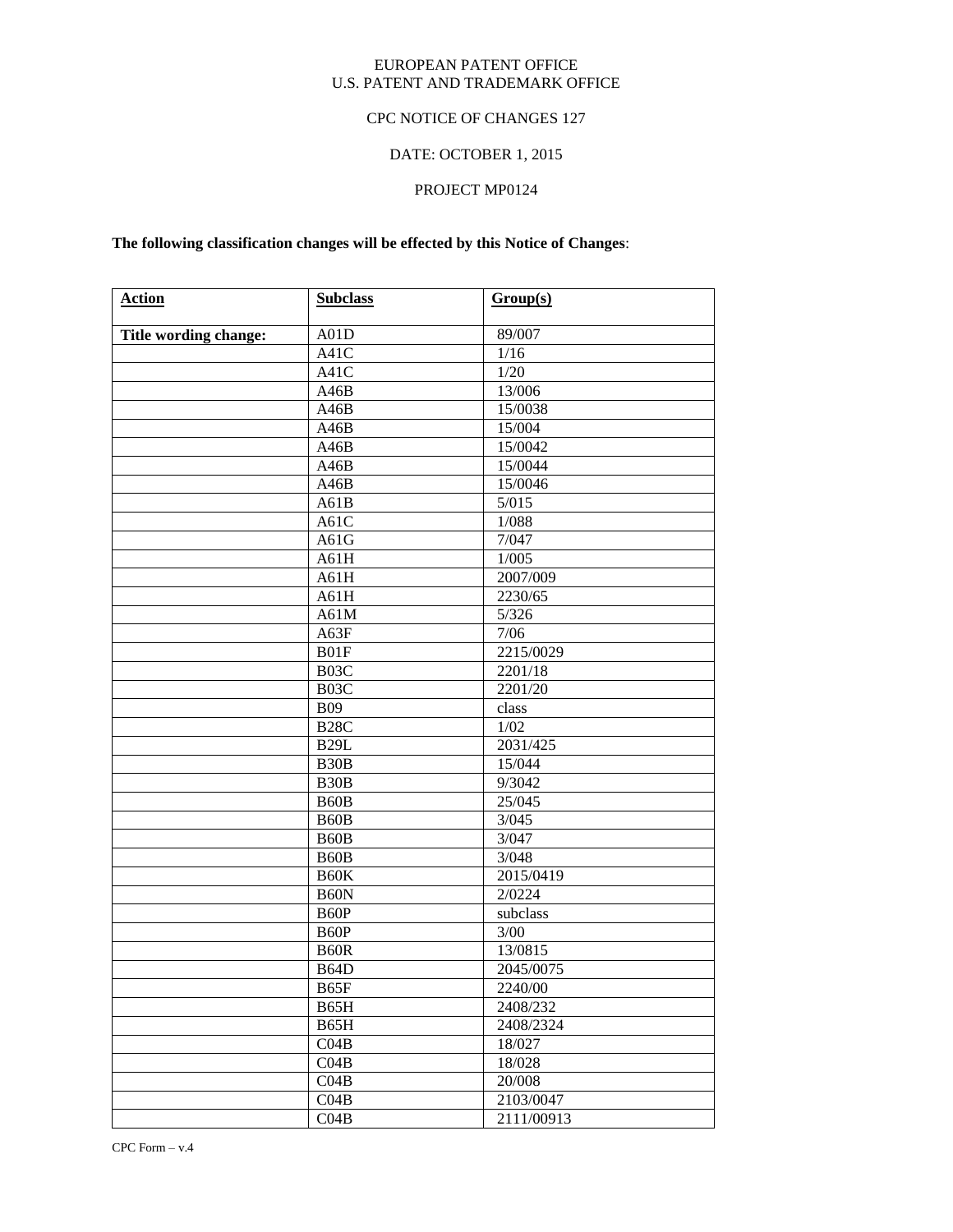## DATE: OCTOBER 1, 2015

# PROJECT MP0124

| CO4B              | 22/00      |
|-------------------|------------|
| CO4B              | 22/004     |
| CO4B              | 26/00      |
| CO4B              | 38/0006    |
| C08F              | 222/00     |
| C08F              | 4/6192     |
| C08F              | 4/6228     |
| C08F              | 4/63       |
| C08F              | 4/638      |
| C08F              | 4/6428     |
| CO9K              | 2205/44    |
| C11C              | 3/14       |
| C13K              | 13/00      |
| C25D              | 1/006      |
| C25D              | 11/026     |
| C25D              | 15/00      |
| C25D              | 7/12       |
| C25D              | 7/123      |
| E01F              | 9/019      |
| E01F              | 9/042      |
| E05C              | 17/04      |
| F01N              | 2610/1493  |
| F01N              | 3/02       |
| F01N              | 3/2853     |
| F01N              | $5/00$     |
| F16H              | 2059/363   |
| F16H              | 25/2295    |
| F16H              | 2059/0247  |
| F25B              | 13/00      |
| F25B              | 2309/1419  |
| F25B              | 2400/06    |
| F25D              | 2400/26    |
| F <sub>25</sub> D | 2700/123   |
| F25J              | 1/0238     |
| G03G              | 15/5004    |
| G04B              | 21/02      |
| G06F              | 8/38       |
|                   |            |
| G06F              | 9/4405     |
| H01J              | 37/32082   |
| H01J              | 37/32192   |
| H01J              | 37/32321   |
| H01L              | 2224/03312 |
| H01L              | 2224/11312 |
| H01L              | 2224/27312 |
| H01L              | 2224/82106 |
| H02N              | 3/00       |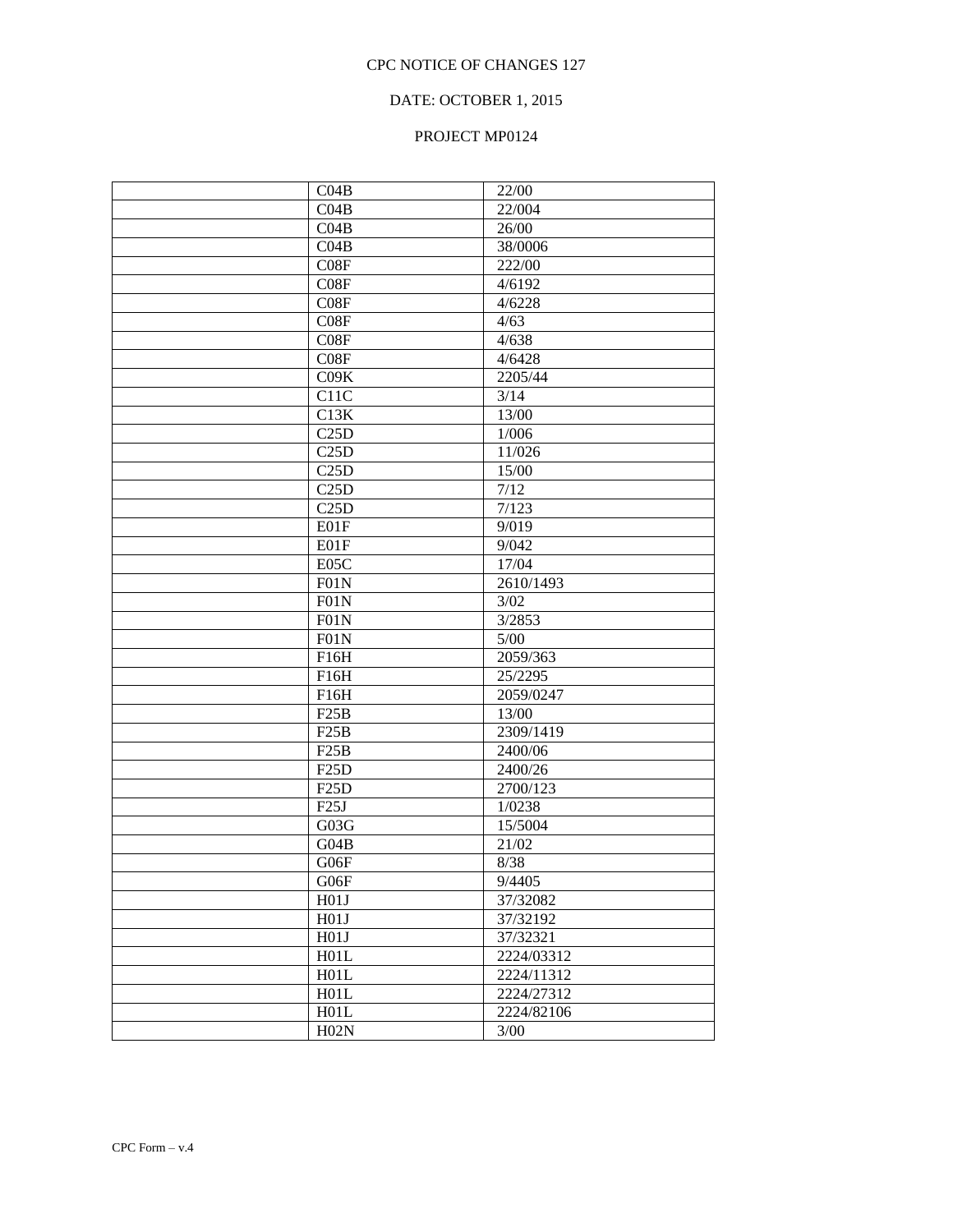## DATE: OCTOBER 1, 2015

### PROJECT MP0124

# **This Notice of Changes includes the following** *[Check the ones included]:*

| 1. | <b>CLASSIFICATION SCHEME CHANGES</b><br>$\boxtimes$ A. New, Modified or Deleted Group(s) |
|----|------------------------------------------------------------------------------------------|
|    | B. New, Modified or Deleted Warning Notice(s)                                            |
|    | C. New, Modified or Deleted Note(s)                                                      |
|    | D. New, Modified or Deleted Guidance Heading(s)                                          |
| 2. | <b>DEFINITIONS</b> (New or Modified)<br>A. DEFINITIONS (Full definition template)        |
|    | B. DEFINITIONS (Definitions Quick Fix)                                                   |
| 3. | REVISION CONCORDANCE LIST (RCL)                                                          |
| 4. | CHANGES TO THE CPC-TO-IPC CONCORDANCE LIST (CICL)                                        |
|    |                                                                                          |

5. CROSS-REFERENCE LIST (CRL)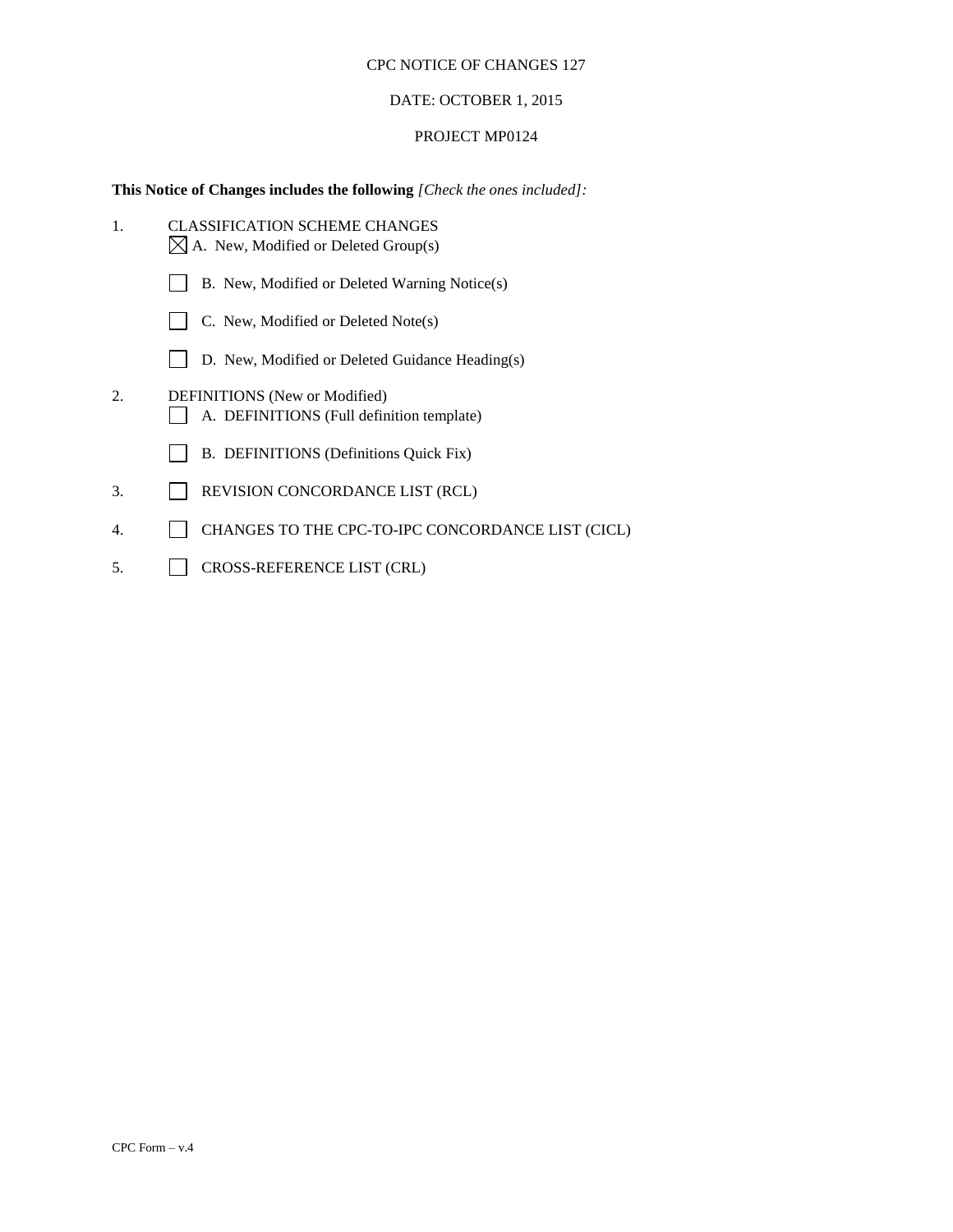## DATE: OCTOBER 1, 2015

### PROJECT MP0124

## 1. CLASSIFICATION SCHEME CHANGES

## A. New, Modified or Deleted Group(s)

**SUBCLASS A01D - HARVESTING; MOWING ( {parts, details or accessories of agricultural machines or implements in general A01B51/00 to A01B75/00} )**

| Γype* | <b>Symbol</b> | <b>Indent Level</b><br>Number of<br>$dots$ (e.g. $0$ ,<br>(1, 2) | <b>Title</b><br>(new or modified)<br>"CPC only" text should normally be<br>enclosed in {curly brackets}** | Transferred to" |
|-------|---------------|------------------------------------------------------------------|-----------------------------------------------------------------------------------------------------------|-----------------|
| M     | A01D89/007    |                                                                  | Devices for preparing the picking-up of the<br>windrow                                                    |                 |

## **SUBCLASS A41C - CORSETS; BRASSIERES**

| Type* | <b>Symbol</b> | <b>Indent</b><br>Level<br>Number of<br>$dots$ (e.g. $0$ ,<br>1, 2) | <b>Title</b><br>(new or modified)<br>"CPC only" text should normally be<br>enclosed in {curly brackets} $**$ | Transferred to <sup>#</sup> |
|-------|---------------|--------------------------------------------------------------------|--------------------------------------------------------------------------------------------------------------|-----------------------------|
| М     | A41C1/16      |                                                                    | made of wire                                                                                                 |                             |
| М     | A41C1/20      |                                                                    | with protective caps                                                                                         |                             |

## **SUBCLASS A46B - BRUSHES (handles not integral with brushware B25G)**

| Type* | <b>Symbol</b> | <b>Indent Level</b>         | <b>Title</b>                              | <b>Transferred to</b> # |
|-------|---------------|-----------------------------|-------------------------------------------|-------------------------|
|       |               | Number of                   | (new or modified)                         |                         |
|       |               | $dots$ (e.g. $0$ ,          | "CPC only" text should normally be        |                         |
|       |               | 1, 2)                       | enclosed in {curly brackets}**            |                         |
| M     | A46B13/006    |                             | formed by winding a strip tuft in a helix |                         |
|       |               |                             | about the body }                          |                         |
| M     | A46B15/0038   | $\mathcal{D}_{\mathcal{L}}$ | with signalling means}                    |                         |
| M     | A46B 15/004   |                             | with an acoustic signalling means, e.g.   |                         |
|       |               |                             | noise                                     |                         |
| M     | A46B15/0042   | 4                           | with musical signalling means}            |                         |
| M     | A46B15/0044   | 3                           | with light signalling means (A46B)        |                         |
|       |               |                             | 15/0034, A46B 15/0036 takes precedence)}  |                         |
| М     | A46B15/0046   | 3                           | with vibrating signalling means }         |                         |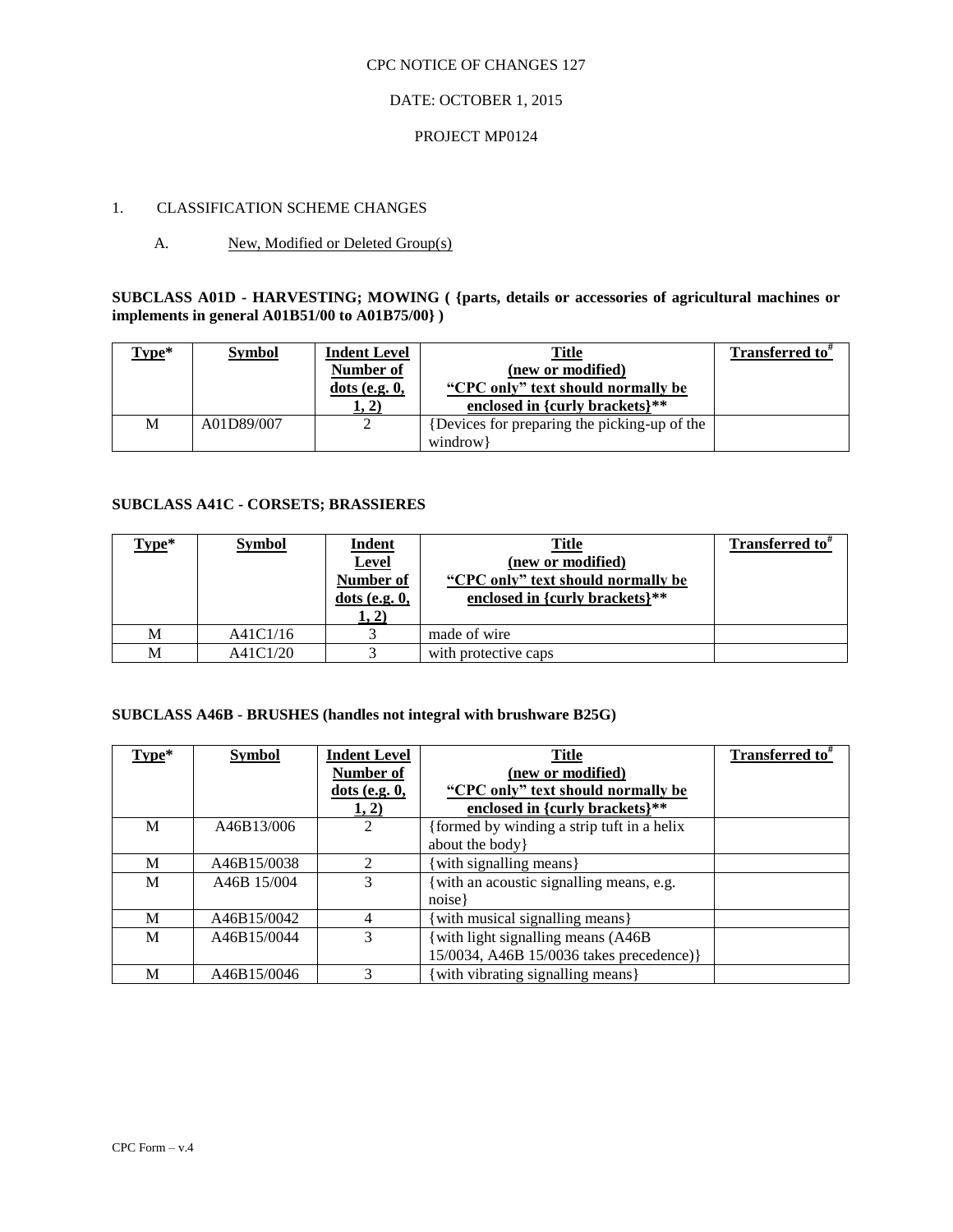### DATE: OCTOBER 1, 2015

### PROJECT MP0124

**SUBCLASS A61B - DIAGNOSIS; SURGERY; IDENTIFICATION ( analysing biological material G01N, e.g. G01N33/48 ; obtaining records using waves other than optical waves, in general G03B42/00 )**

| $Type*$ | <b>Symbol</b> | <b>Indent Level</b><br>Number of<br>$dots$ (e.g. $0$ ,<br>1, 2) | Title<br>(new or modified)<br>"CPC only" text should normally be<br>enclosed in {curly brackets} $**$ | <b>Transferred to</b> $\pi$ |
|---------|---------------|-----------------------------------------------------------------|-------------------------------------------------------------------------------------------------------|-----------------------------|
|         |               |                                                                 |                                                                                                       |                             |
| М       | A61B5/015     |                                                                 | [By temperature mapping of body part]                                                                 |                             |

**SUBCLASS A61C - DENTISTRY; APPARATUS OR METHODS FOR ORAL OR DENTAL HYGIENE (non-driven toothbrushes A46B; {tongue scrapers A61B17/24;} preparations for dentistry A61K6/00; preparations for cleaning the teeth or mouth A61K8/00, A61Q11/00)**

| Type* | <b>Symbol</b> | <b>Indent</b><br>Level<br><b>Number of</b><br>$dots$ (e.g. $0$ ,<br>1, 2) | <u>Title</u><br>(new or modified)<br>"CPC only" text should normally be enclosed<br>in {curly brackets} $**$ | <b>Transferred to</b> <sup><i>t</i></sup> |
|-------|---------------|---------------------------------------------------------------------------|--------------------------------------------------------------------------------------------------------------|-------------------------------------------|
| М     | A61C1/088     | 2                                                                         | Illuminating devices or attachments (for<br>examination of the mouth A61B1/24 and<br>A61B1/06)               |                                           |

## **SUBCLASS A61G - TRANSPORT OR ACCOMODATION FOR PATIENTS; OPERATING TABLES OR CHAIRS; CHAIRS FOR DENTISTRY; FUNERAL DEVICES (embalming corpses A01N1/00; {chairs or beds in general A47C; walking aids A61H3/00 }**

| Type* | <b>Symbol</b> | Indent<br><b>Level</b><br><b>Number</b><br>of dots<br>(e.g. 0, 1, | <b>Title</b><br>(new or modified)<br>"CPC only" text should normally be enclosed in<br>{curly brackets}**                                                                  | Transferred to <sup>#</sup> |
|-------|---------------|-------------------------------------------------------------------|----------------------------------------------------------------------------------------------------------------------------------------------------------------------------|-----------------------------|
| М     | A61G7/047     |                                                                   | Beds for special sanitary purposes {, e.g. for giving<br>enemas, irrigations, flushings (A61G7/02 takes<br>precedence; means for bathing bed-ridden persons<br>A61G7/0005) |                             |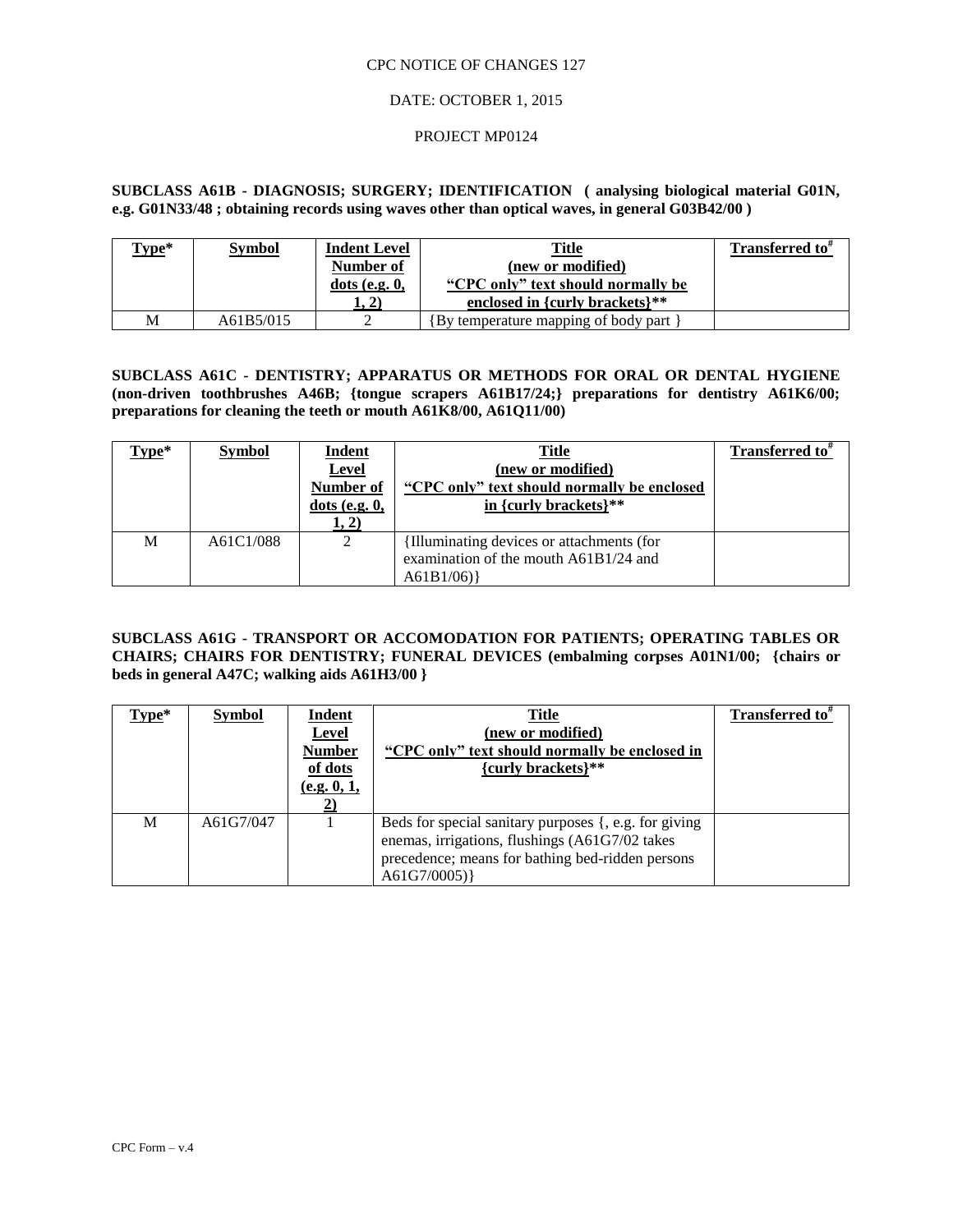### DATE: OCTOBER 1, 2015

### PROJECT MP0124

**SUBCLASS A61H - PHYSICAL THERAPY APPARATUS, e.g. DEVICES FOR LOCATING OR STIMULATING REFLEX POINTS IN THE BODY; ARTIFICIAL RESPIRATION; MASSAGE; BATHING DEVICES FOR SPECIAL THERAPEUTIC OR HYGIENIC PURPOSES OR SPECIFIC PARTS OF THE BODY (methods or devices enabling invalids to operate an apparatus or a device not forming part of the body A61F4/00; electrotherapy, magnetotherapy, radiation therapy, ultrasound therapy A61N)**

| Type* | <b>Symbol</b> | Indent<br><b>Level</b><br><b>Number</b><br>of dots<br>(e.g. 0, 1, | <b>Title</b><br>(new or modified)<br>"CPC only" text should normally be enclosed in<br>{curly brackets}** | Transferred to <sup>*</sup> |
|-------|---------------|-------------------------------------------------------------------|-----------------------------------------------------------------------------------------------------------|-----------------------------|
| M     | A61H1/005     |                                                                   | {Moveable platform, e.g. vibrating or oscillating<br>platform for standing, sitting, laying, leaning }    |                             |
| M     | A61H2007/009  |                                                                   | having massage elements rotating on parallel<br>output axis }                                             |                             |
| M     | A61H2230/65   |                                                                   | Impedance, e.g. skin conductivity; capacitance,<br>e.g. galvanic skin response [GSR]                      |                             |

**SUBCLASS A61M - DEVICES FOR INTRODUCING MEDIA INTO, OR ONTO, THE BODY (introducing media into or onto the bodies of animals A61D7/00; means for inserting tampons A61F13/26; devices for administering food or medicines orally A61J; containers for collecting, storing or administering blood or medical fluids A61J1/05); DEVICES FOR TRANSDUCING BODY MEDIA OR FOR TAKING MEDIA FROM THE BODY (surgery A61B; chemical aspects of surgical articles A61L); DEVICES FOR PRODUCING OR ENDING SLEEP OR STUPOR**

| Type* | <b>Symbol</b> | <b>Indent</b><br><b>Level</b><br><b>Number</b><br>of dots<br>(e.g. 0, 1, | Title<br>(new or modified)<br>"CPC only" text should normally be enclosed in<br>{curly brackets}** | Transferred to" |
|-------|---------------|--------------------------------------------------------------------------|----------------------------------------------------------------------------------------------------|-----------------|
| M     | A61M5/326     |                                                                          | {Fully automatic, i.e. in which the triggering does<br>not require a deliberate action by the user |                 |

## **SUBCLASS A63F - CARD, BOARD, OR ROULETTE GAMES; INDOOR GAMES USING SMALL MOVING PLAYING BODIES; VIDEO GAMES; GAMES NOT OTHERWISE PROVIDED FOR**

| Type* | <b>Symbol</b> | Indent<br>Level<br><b>Number</b><br>of dots<br>(e.g. 0,<br>1, 2) | <b>Title</b><br>(new or modified)<br>"CPC only" text should normally be enclosed in<br>{curly brackets}**                        | Transferred to <sup>#</sup> |
|-------|---------------|------------------------------------------------------------------|----------------------------------------------------------------------------------------------------------------------------------|-----------------------------|
| M     | A63F7/06      |                                                                  | Games simulating outdoor ball games, e.g. hockey {or<br>football (if physically beneficial for the human body<br>A63B $67/00$ )} |                             |

CPC Form – v.4 **SUBCLASS B01F - MIXING, e.g. DISSOLVING, EMULSIFYING, DISPERSING ({miscellaneous implements for preparing food, e.g. machines for domestic use for mixing, egg-whisks, cream beaters**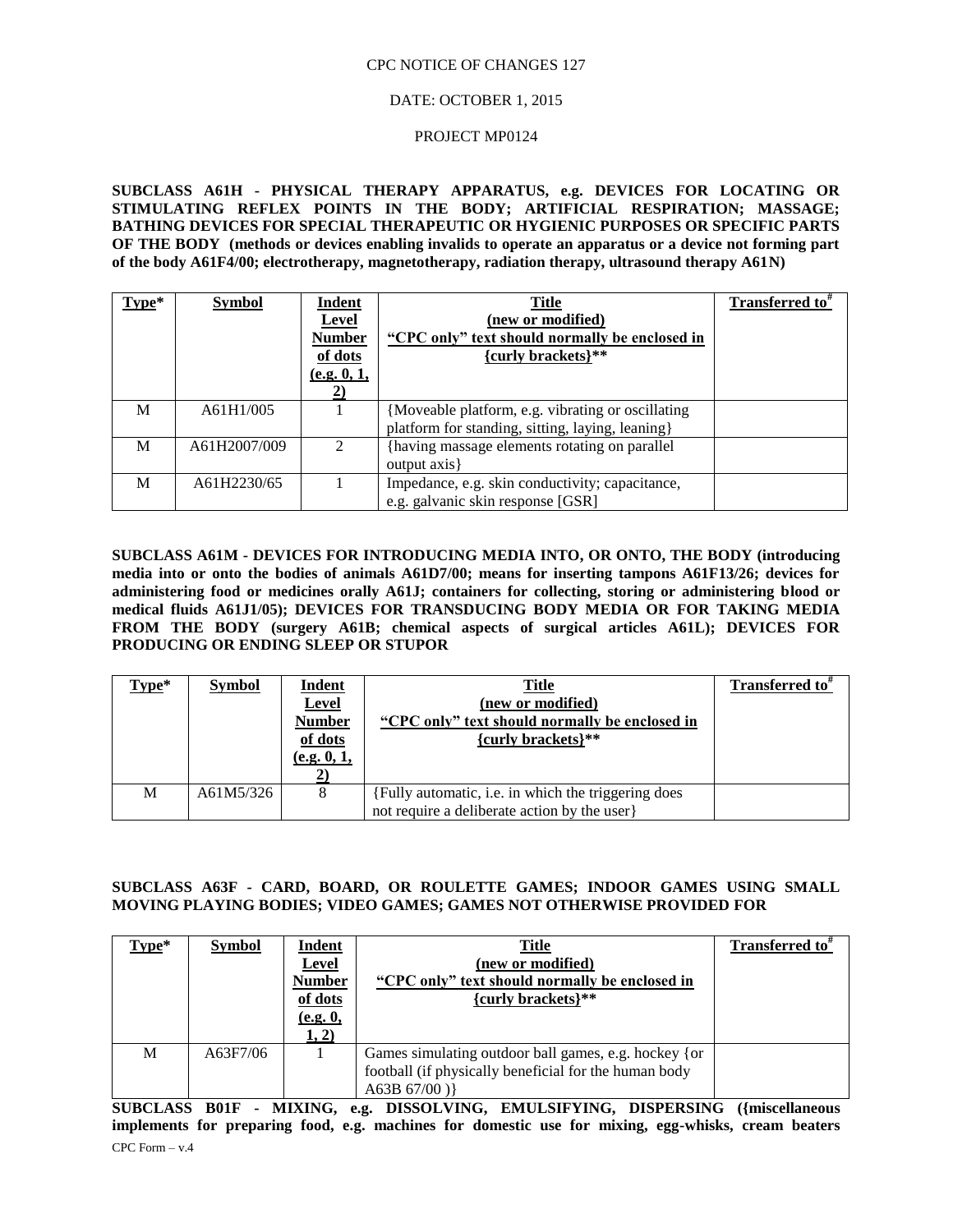### DATE: OCTOBER 1, 2015

### PROJECT MP0124

## **A47J43/00}; mixing paints B44D3/06; {apparatus specially adapted for mixing radioactively contaminated material G21F9/008})**

| $Type*$ | <b>Symbol</b> | Indent<br><b>Level</b><br><b>Number</b><br>of dots<br>(e.g. 0, 1, | <b>Title</b><br>(new or modified)<br>"CPC only" text should normally be enclosed in<br>${curly$ brackets}** | Transferred to <sup>#</sup> |
|---------|---------------|-------------------------------------------------------------------|-------------------------------------------------------------------------------------------------------------|-----------------------------|
| M       | B01F2215/0029 | 2                                                                 | Mixing ingredients for bone cement (equipment for<br>handling bone cement A61B17/8802)                      |                             |

## **SUBCLASS B03C - MAGNETIC OR ELECTROSTATIC SEPARATION OF SOLID MATERIALS FROM SOLID MATERIALS OR FLUIDS; SEPARATION BY HIGH-VOLTAGE ELECTRIC FIELDS (filters making use of electricity or magnetism B01D35/06; separating isotopes B01D59/00; combinations of magnetic or electrostatic separation with separation of solids by other means B03B, B07B; separating sheets from piles**  B65H3/00; magnets or magnet coils per se H01F)

| $Type*$ | <b>Symbol</b> | Indent             | Title                                            | Transferred to <sup>#</sup> |
|---------|---------------|--------------------|--------------------------------------------------|-----------------------------|
|         |               | Level              | (new or modified)                                |                             |
|         |               | Number of          | "CPC only" text should normally be enclosed in   |                             |
|         |               | $dots$ (e.g. $0$ , | {curly brackets}**                               |                             |
|         |               | 1, 2)              |                                                  |                             |
| M       | B03C2201/18   |                    | Magnetic separation whereby the particles are.   |                             |
|         |               |                    | suspended in a liquid                            |                             |
| M       | B03C2201/20   |                    | Magnetic separation whereby the particles to be. |                             |
|         |               |                    | separated are in solid form                      |                             |

## **CLASS B09 - DISPOSAL OF SOLID WASTE; RECLAMATION OF CONTAMINED SOIL (treatment of waste water, sewage or sludge C02F; treating radioactively contaminated solids G21F9/28)**

| $Type*$ | <b>Symbol</b> | <b>Indent</b><br>Level<br>Number of<br>$dots$ (e.g.<br>0, 1, 2) | <b>Title</b><br>(new or modified)<br>"CPC only" text should normally be enclosed in<br>{curly brackets}**                                                                    | Transferred to <sup>*</sup> |
|---------|---------------|-----------------------------------------------------------------|------------------------------------------------------------------------------------------------------------------------------------------------------------------------------|-----------------------------|
| M       | <b>B09</b>    | $\theta$                                                        | DISPOSAL OF SOLID WASTE; RECLAMATION<br>OF CONTAMINATED SOIL { (treatment of waste<br>water, sewage or sludge C02F; treating radioactively<br>contaminated solids G21F9/28)} |                             |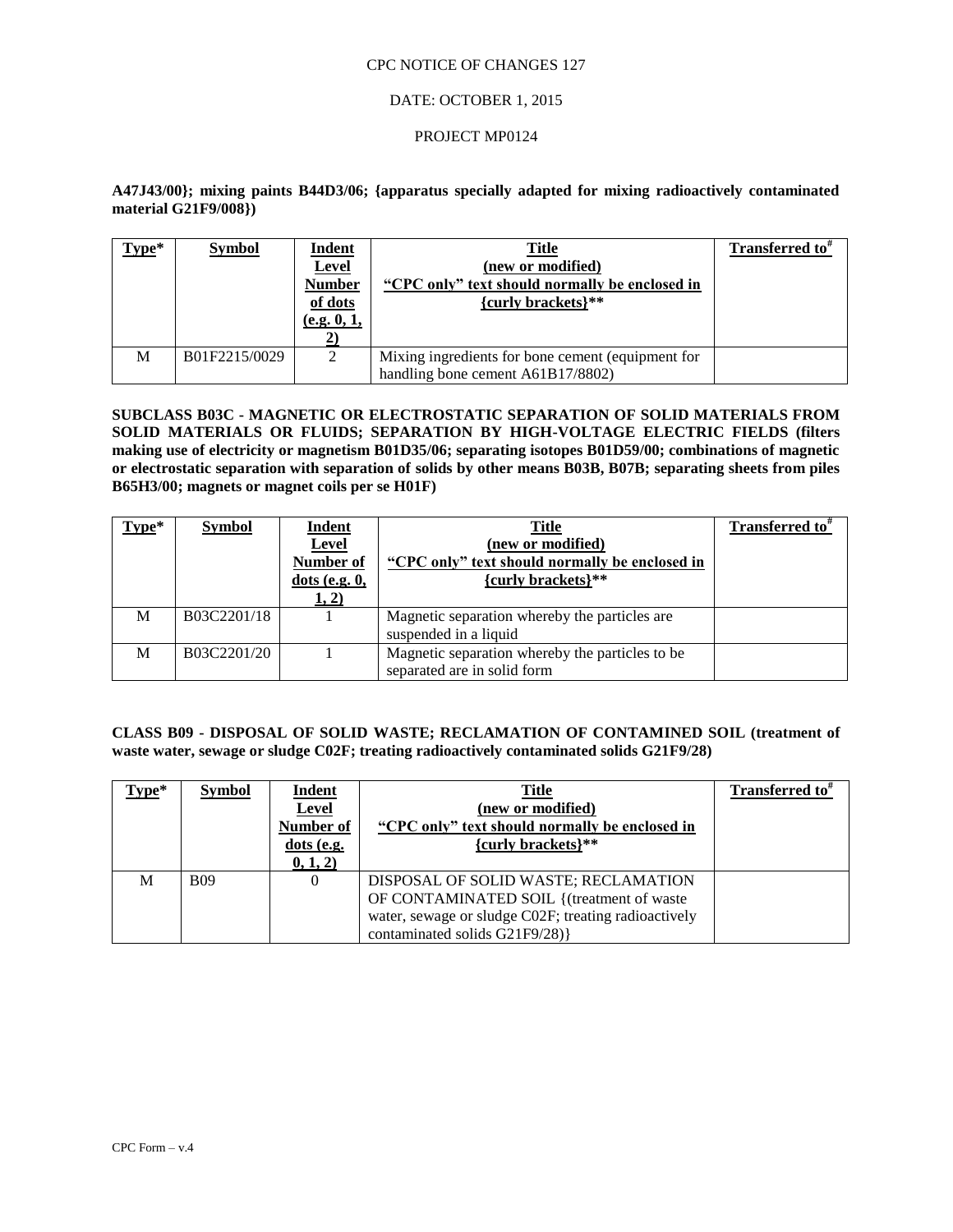## DATE: OCTOBER 1, 2015

### PROJECT MP0124

## **SUBCLASS B28C - PREPARING CLAY; PRODUCING MIXTURES CONTAINING CLAY OR CEMENTITIOUS MATERIAL, e.g. PLASTER (preparing material for foundry moulds B22C5/00)**

| Type* | <b>Symbol</b>                                  | Indent<br>Level<br>Number of<br>$dots$ (e.g.<br>0, 1, 2) | <b>Title</b><br>(new or modified)<br>"CPC only" text should normally be enclosed in<br>${curly$ brackets $}$ **       | <b>Transferred to</b> <sup>#</sup> |
|-------|------------------------------------------------|----------------------------------------------------------|-----------------------------------------------------------------------------------------------------------------------|------------------------------------|
| М     | B <sub>28</sub> C <sub>1</sub> /0 <sub>2</sub> |                                                          | for producing or processing clay suspensions {, e.g.<br>slip} (producing or processing suspensions in<br>general B01) |                                    |

## **SUBCLASS B29L - INDEXING SCHEME ASSOCIATED WITH SUBCLASS B29C, RELATING TO PARTICULAR ARTICLES**

| $Type*$ | <b>Symbol</b> | <u>Indent</u><br><b>Level</b><br><b>Number</b><br>of dots<br>(e.g. 0, 1, | Title<br>(new or modified)<br>"CPC only" text should normally be enclosed in<br>{curly brackets}** | Transferred to <sup><math>#</math></sup> |
|---------|---------------|--------------------------------------------------------------------------|----------------------------------------------------------------------------------------------------|------------------------------------------|
| M       | B29L2031/425  |                                                                          | Toothbrush }                                                                                       |                                          |

**SUBCLASS B30B - PRESSES IN GENERAL (producing ultra-high pressure or ultra-high pressure and high temperature to effect modifications of a substance, e.g. for making artificial diamonds B01J3/00) (compressing means for refuse receptacles B65F1/1405})**

| $Type*$ | <b>Symbol</b> | Indent<br><b>Level</b><br><b>Number</b><br>of dots<br>(e.g. 0, 1, | Title<br>(new or modified)<br>"CPC only" text should normally be enclosed in<br>{curly brackets}** | <b>Transferred to</b> " |
|---------|---------------|-------------------------------------------------------------------|----------------------------------------------------------------------------------------------------|-------------------------|
| M       | B30B9/3042    | $\mathfrak{D}$                                                    | {Containers provided with, or connectable to,<br>compactor means                                   |                         |
| M       | B30B15/044    | $\mathfrak{D}$                                                    | {Means preventing deflection of the frame,<br>especially for C-frames }                            |                         |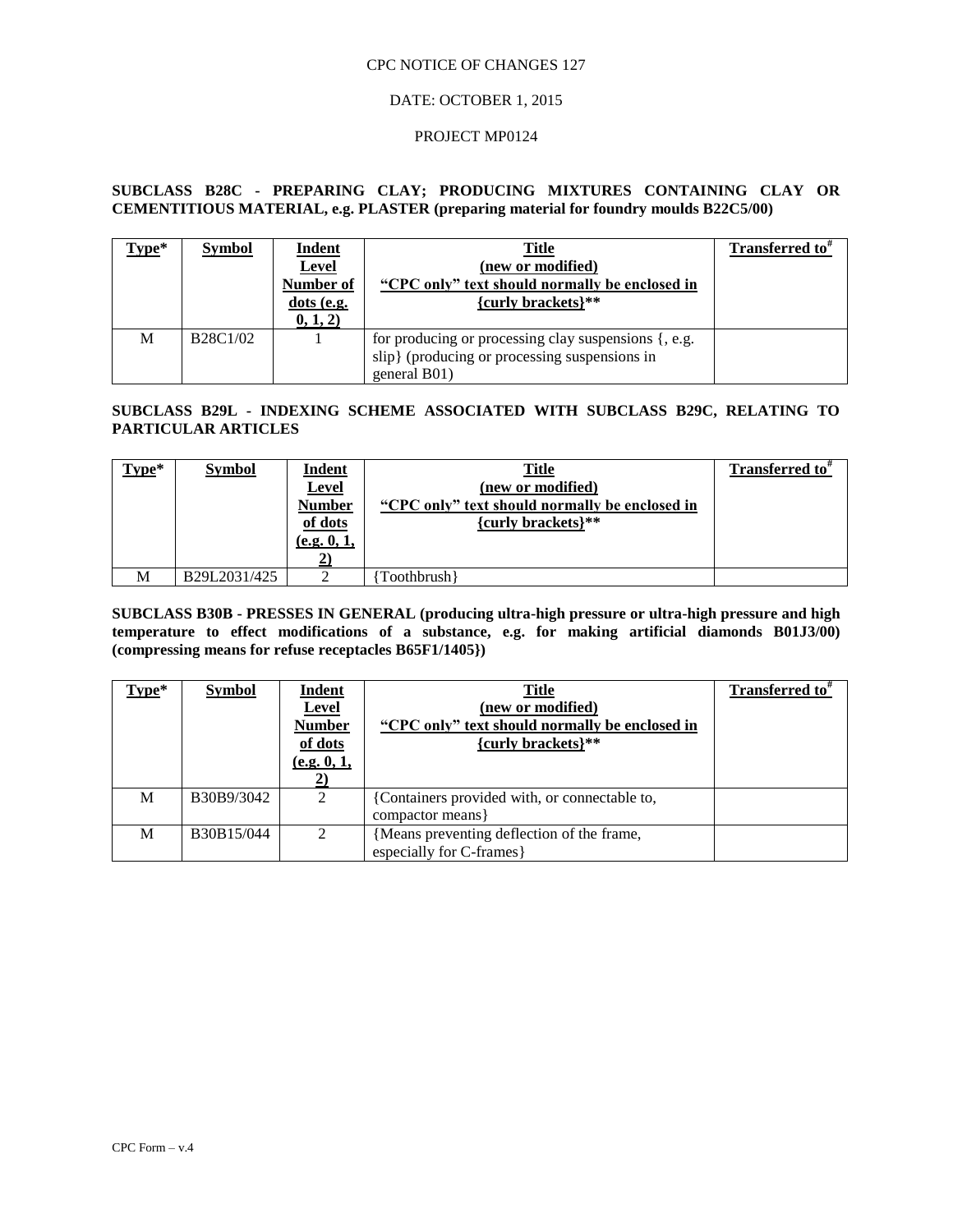## DATE: OCTOBER 1, 2015

### PROJECT MP0124

## **SUBCLASS B60B - VEHICLE WHEELS; CASTORS; AXLES; INCREASING WHEEL ADHESION**

| $Type*$ | <b>Symbol</b> | <b>Indent</b><br><b>Level</b><br><b>Number of</b><br>$dots$ (e.g.<br>0, 1, 2) | <b>Title</b><br>(new or modified)<br>"CPC only" text should normally be enclosed in<br>{curly brackets}** | Transferred to <sup>#</sup> |
|---------|---------------|-------------------------------------------------------------------------------|-----------------------------------------------------------------------------------------------------------|-----------------------------|
| M       | B60B3/045     |                                                                               | {characterised by the attachment portions}                                                                |                             |
| M       | B60B3/047     |                                                                               | {comprising specific torque transmitting means}                                                           |                             |
| M       | B60B3/048     |                                                                               | {the rim being rotatably mounted to the wheel disc}                                                       |                             |
| M       | B60B25/045    |                                                                               | {on both sides}                                                                                           |                             |

**SUBCLASS B60K - ARRANGEMENT OR MOUNTING OF PROPULSION UNITS OR OF TRANSMISSIONS IN VEHICLES; ARRANGEMENT OR MOUNTING OF PLURAL DIVERSE PRIME-MOVERS; AUXILIARY DRIVES; INSTRUMENTATION OR DASHBOARDS FOR VEHICLES; ARRANGEMENTS IN CONNECTION WITH COOLING, AIR INTAKE, GAS EXHAUST, OR FUEL SUPPLY, OF PROPULSION UNITS, IN VEHICLES**

| $Type*$ | <b>Symbol</b> | <b>Indent Level</b> | <b>Title</b>                                | Transferred to <sup>*</sup> |
|---------|---------------|---------------------|---------------------------------------------|-----------------------------|
|         |               | Number of           | (new or modified)                           |                             |
|         |               | dots (e.g. $0, 1$ , | "CPC only" text should normally be          |                             |
|         |               |                     | enclosed in {curly brackets}**              |                             |
| M       | B60K2015/0419 |                     | {Self-sealing closure caps, e.g. that don't |                             |
|         |               |                     | have to be removed manually }               |                             |

## **SUBCLASS B60N - VEHICLE PASSENGER ACCOMMODATION NOT OTHERWISE PROVIDED FOR (furniture construction A47)**

| $Type*$ | <b>Symbol</b> | <b>Indent Level</b> | <b>Title</b>                                 | <b>Transferred to</b> " |
|---------|---------------|---------------------|----------------------------------------------|-------------------------|
|         |               | Number of           | (new or modified)                            |                         |
|         |               | $dots$ (e.g. $0$ ,  | "CPC only" text should normally be           |                         |
|         |               | 1, 2)               | enclosed in {curly brackets}**               |                         |
| M       | B60N2/0224    |                     | {Non-manual adjustment, e.g. with electrical |                         |
|         |               |                     | operation }                                  |                         |

## **SUBCLASS B60P - VEHICLES ADAPTED FOR LOAD TRANSPORTATION OR TO TRANSPORT, TO CARRY OR TO COMPRISE SPECIAL LOADS OR OBJECTS (vehicles with special provisions for invalids A61G3/00)**

| $Type*$ | <b>Symbol</b> | <b>Indent Level</b> | Title                                             | <b>Transferred to</b> <sup>*</sup> |
|---------|---------------|---------------------|---------------------------------------------------|------------------------------------|
|         |               | Number of           | (new or modified)                                 |                                    |
|         |               | dots (e.g. $0, 1$ , | "CPC only" text should normally be                |                                    |
|         |               |                     | enclosed in {curly brackets}**                    |                                    |
| M       | <b>B60P</b>   | <b>SUBCLASS</b>     | <b>VEHICLES ADAPTED FOR LOAD</b>                  |                                    |
|         |               |                     | <b>TRANSPORTATION OR TO</b>                       |                                    |
|         |               |                     | TRANSPORT, TO CARRY, OR TO                        |                                    |
|         |               |                     | <b>COMPRISE SPECIAL LOADS OR</b>                  |                                    |
|         |               |                     | <b>OBJECTS</b> (vehicles with special provisions) |                                    |
|         |               |                     | for transporting patients or disabled persons,    |                                    |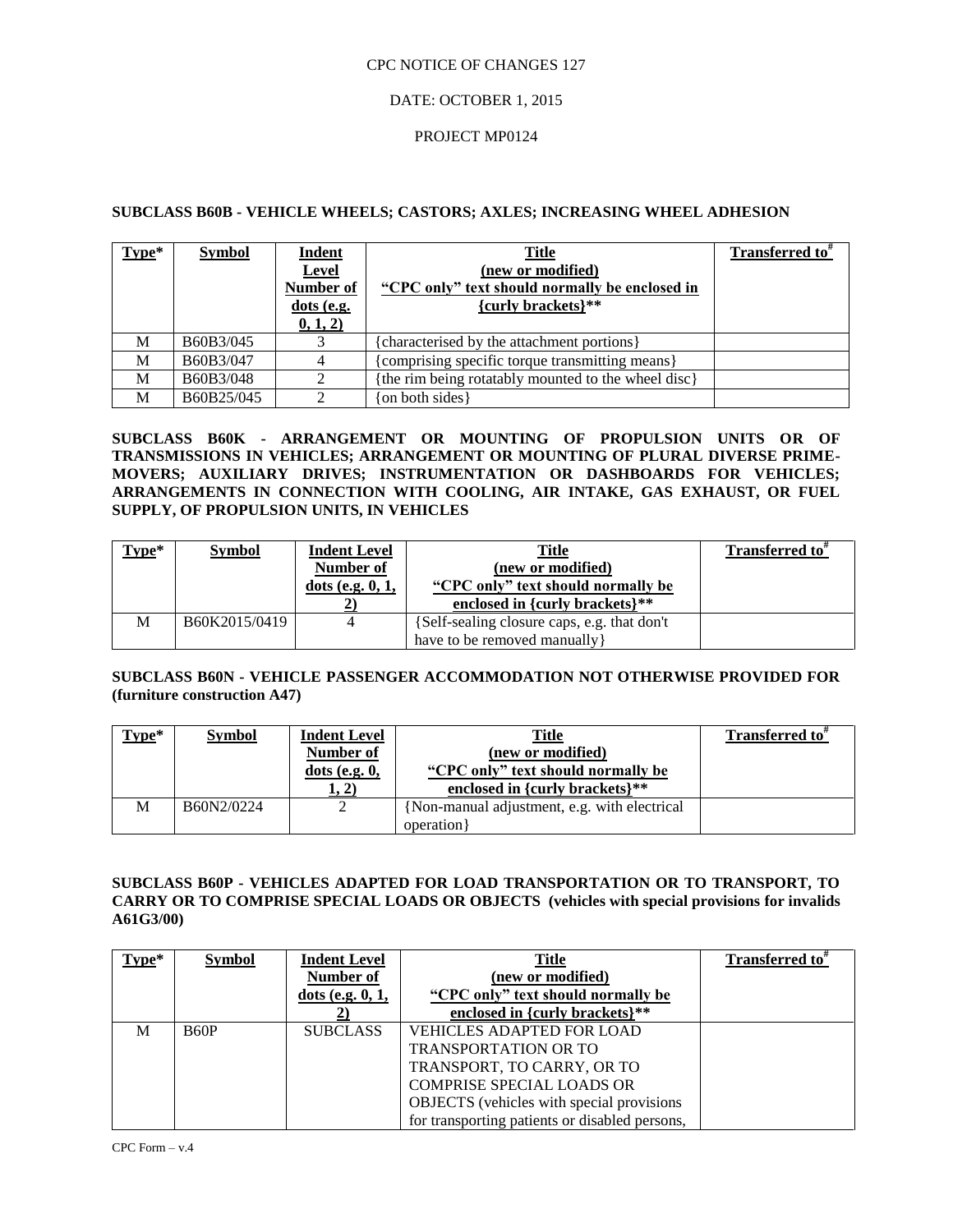## DATE: OCTOBER 1, 2015

### PROJECT MP0124

| Tvpe* | <b>Symbol</b> | <b>Indent Level</b><br>Number of<br>dots (e.g. $0, 1$ , | <b>Title</b><br>(new or modified)<br>"CPC only" text should normally be<br>enclosed in {curly brackets}**                                                                                                                                                                                                                                                                                        | Transferred to" |
|-------|---------------|---------------------------------------------------------|--------------------------------------------------------------------------------------------------------------------------------------------------------------------------------------------------------------------------------------------------------------------------------------------------------------------------------------------------------------------------------------------------|-----------------|
| M     | B60P3/00      | $\Omega$                                                | or their personal conveyances A61G 3/00)<br>Vehicles adapted to transport, to carry or to<br>comprise special loads or objects<br>(ambulances or other vehicles with special<br>provisions for transporting patients or<br>disabled persons, or their personal<br>conveyances A61G 3/00; hearses A61G<br>21/00; fire-fighting land vehicles A62C<br>27/00; refuse-collecting vehicles B65F 3/00, |                 |
|       |               |                                                         | B65F 7/00; snow-removing vehicles E01H;<br>armoured or armed vehicles F41H 7/00; self-<br>propelled mine-clearing vehicles F41H<br>11/16                                                                                                                                                                                                                                                         |                 |

## **SUBCLASS B60R - VEHICLES, VEHICLE FITTINGS, OR VEHICLE PARTS, NOT OTHERWISE PROVIDED FOR**

| $Type*$ | <b>Symbol</b> | <b>Indent Level</b> | Title                                        | Transferred to" |
|---------|---------------|---------------------|----------------------------------------------|-----------------|
|         |               | Number of           | (new or modified)                            |                 |
|         |               | dots (e.g. $0, 1$ , | "CPC only" text should normally be           |                 |
|         |               |                     | enclosed in {curly brackets}**               |                 |
| M       | B60R13/0815   |                     | {Acoustic or thermal insulation of passenger |                 |
|         |               |                     | compartments (wall or roof liners)           |                 |
|         |               |                     | integrating the insulating function          |                 |
|         |               |                     | B60R13/02; insulating floor mats or carpets  |                 |
|         |               |                     | B60N3/04)                                    |                 |

## **SUBCLASS B64D - EQUIPMENT FOR FITTING IN OR TO AIRCRAFT; FLYING SUITS; PARACHUTES; ARRANGEMENTS OR MOUNTING OF POWERPLANTS OR PROPULSION TRANSMISSIONS**

| $Type*$ | <b>Symbol</b> | <b>Indent</b><br>Level<br>Number of<br>$dots$ (e.g. $0$ ,<br><u>1, 2)</u> | <b>Title</b><br>(new or modified)<br>"CPC only" text should normally be<br>enclosed in {curly brackets}** | Transferred to <sup>#</sup> |
|---------|---------------|---------------------------------------------------------------------------|-----------------------------------------------------------------------------------------------------------|-----------------------------|
| M       | B64D2045/0075 |                                                                           | {Adaptations for use of electronic flight bags<br>in aircraft; Supports therefor in the cockpit}          |                             |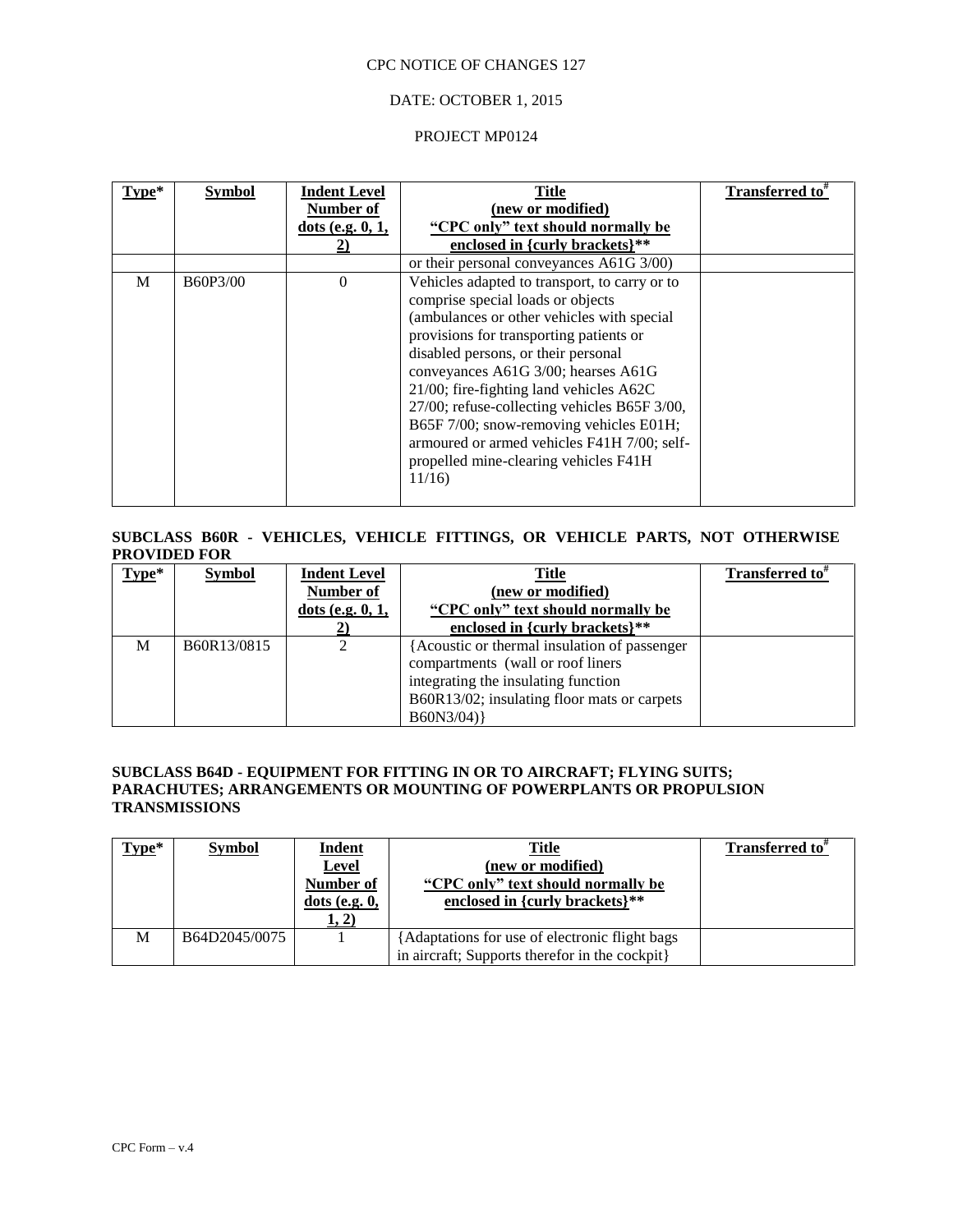## DATE: OCTOBER 1, 2015

#### PROJECT MP0124

**SUBCLASS B65F - GATHERING OR REMOVAL OF DOMESTIC OR LIKE REFUSE (disinfecting refuse A61L; refuse disintegrators B02C; sorting refuse B03B; B07B; handcarts for transporting refuse receptacles B62B; sack holders B65B67/00; converting refuse into fertilisers C05F; converting refuse into solid fuels C10L; sewers, cesspools E03F; arrangements in buildings for the disposal of refuse E04F17/10; refuseconsuming furnaces F23G; {for surgical articles A61B19/0287})**

| $Type*$ | <b>Symbol</b> | <b>Indent</b><br><b>Level</b><br>Number of<br>$dots$ (e.g. $0$ ,<br>1, 2) | Title<br>(new or modified)<br>"CPC only" text should normally be<br>enclosed in {curly brackets}** | Transferred to" |
|---------|---------------|---------------------------------------------------------------------------|----------------------------------------------------------------------------------------------------|-----------------|
| M       | B65F2240/00   |                                                                           | Types of refuse collected                                                                          |                 |

## **SUBCLASS B65H - HANDLING THIN OR FILAMENTARY MATERIAL, e.g. SHEETS, WEBS, CABLES**

| $Type*$ | <b>Symbol</b> | <b>Indent Level</b> | <b>Title</b>                           | Transferred to <sup>#</sup> |
|---------|---------------|---------------------|----------------------------------------|-----------------------------|
|         |               | <b>Number of</b>    | (new or modified)                      |                             |
|         |               | $dots$ (e.g. $0$ ,  | "CPC only" text should normally be     |                             |
|         |               | 1, 2)               | enclosed in {curly brackets}**         |                             |
| M       | B65H2408/232  |                     | Winding beds consisting of two rollers |                             |
| M       | B65H2408/2324 | 4                   | The winding rollers having different   |                             |
|         |               |                     | properties                             |                             |

**SUBCLASS C04B - LIME, MAGNESIA; SLAG; CEMENTS; COMPOSITIONS THEREOF, e.g. MORTARS, CONCRETE OR LIKE BUILDING MATERIALS; ARTIFICIAL STONE ({roofing granules E04D7/005} ); CERAMICS ({devitrified glass-ceramics C03C10/00}); REFRACTORIES; TREATMENT OF NATURAL STONE**

| Type* | Symbol         | Indent               | <b>Title</b>                                    | Transferred to <sup>#</sup> |
|-------|----------------|----------------------|-------------------------------------------------|-----------------------------|
|       |                | <b>Level</b>         | (new or modified)                               |                             |
|       |                | Number of            | "CPC only" text should normally be              |                             |
|       |                | <u>dots (e.g. 0,</u> | enclosed in {curly brackets}**                  |                             |
|       |                | 1, 2)                |                                                 |                             |
| M     | C04B18/027     | 2                    | {Lightweight materials (C04B14/12 takes         |                             |
|       |                |                      | precedence) }                                   |                             |
| M     | C04B18/028     | $\mathfrak{D}$       | {temporarily agglomerated, e.g.                 |                             |
|       |                |                      | agglomerates which fall apart during mixing     |                             |
|       |                |                      | with the other mortar or concrete               |                             |
|       |                |                      | ingredients }                                   |                             |
| M     | C04B20/008     | $\mathfrak{D}$       | {Micro- or nanosized fillers, e.g. micronised   |                             |
|       |                |                      | fillers with particle size smaller than that of |                             |
|       |                |                      | the hydraulic binder (colloidal silica          |                             |
|       |                |                      | C04B14/062; silica fume C04B18/146)}            |                             |
| M     | C04B2103/0047  | 3                    | as a mixture of monomers and prepolymers        |                             |
|       |                |                      | or oligomers                                    |                             |
| M     | C04B2111/00913 | 3                    | as ceramic preforms for the fabrication of      |                             |
|       |                |                      | metal matrix composites, e.g. cermets           |                             |
| M     | C04B22/00      | $\boldsymbol{0}$     | Use of inorganic materials as active            |                             |
|       |                |                      | ingredients for mortars, concrete or artificial |                             |
|       |                |                      | stone, e.g. accelerators {, shrinkage           |                             |
|       |                |                      | compensating agents }                           |                             |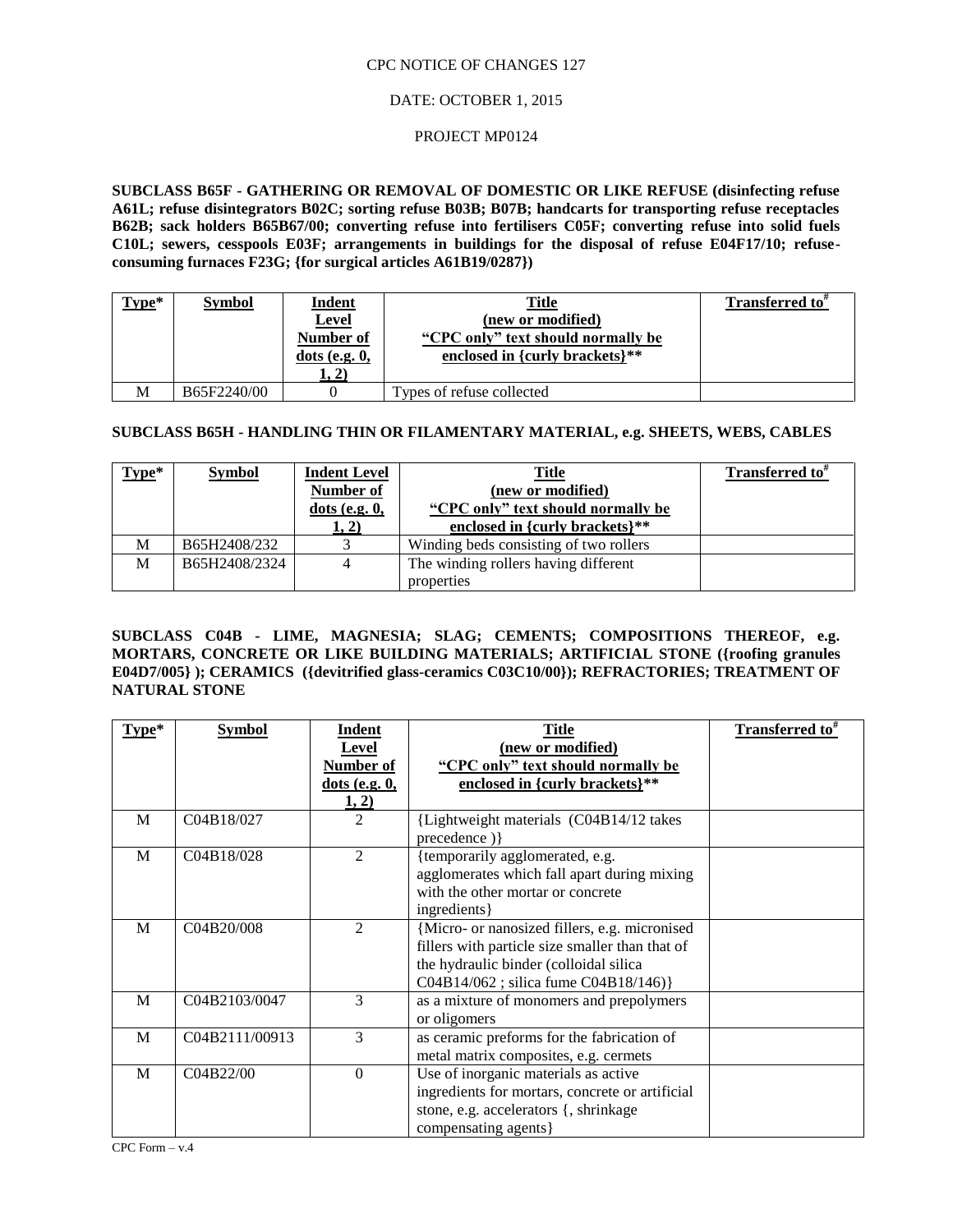## DATE: OCTOBER 1, 2015

#### PROJECT MP0124

| Type* | <b>Symbol</b> | Indent<br>Level<br>Number of<br>dot (e.g. 0,<br>1, 2) | <b>Title</b><br>(new or modified)<br>"CPC only" text should normally be<br>enclosed in {curly brackets}**                                                                                                   | <b>Transferred to</b> <sup>#</sup> |
|-------|---------------|-------------------------------------------------------|-------------------------------------------------------------------------------------------------------------------------------------------------------------------------------------------------------------|------------------------------------|
| M     | C04B22/004    | 2                                                     | {containing dissolved additives or active<br>agents, i.e. aqueous solutions used as<br>gauging water (C04B22/0026 takes<br>precedence) }                                                                    |                                    |
| M     | C04B26/00     | $\Omega$                                              | Compositions of mortars, concrete or<br>artificial stone, containing only organic<br>binders {, e.g. polymer or resin concrete<br>(mechanical aspects of moulding polymer or<br>resin concrete B29C67/242)} |                                    |
| M     | C04B38/0006   |                                                       | {Honeycomb structures (from one or more<br>corrugated sheets by winding or stacking<br>CO4B38/0083)                                                                                                         |                                    |

## **SUBCLASS C08F - MACROMOLECULAR COMPOUNDS OBTAINED BY REACTIONS ONLY INVOLVING CARBON-TO-CARBON UNSATURATED BONDS**

| $Type*$ | <b>Symbol</b> | <b>Indent Level</b> | <b>Title</b>                                    | <b>Transferred</b> to <sup>#</sup> |
|---------|---------------|---------------------|-------------------------------------------------|------------------------------------|
|         |               | Number of           | (new or modified)                               |                                    |
|         |               | $dots$ (e.g. $0$ ,  | "CPC only" text should normally be              |                                    |
|         |               | 1, 2)               | enclosed in {curly brackets}**                  |                                    |
| M       | C08F222/00    | $\Omega$            | Copolymers of compounds having one or           |                                    |
|         |               |                     | more unsaturated aliphatic radicals, each       |                                    |
|         |               |                     | having only one carbon-to-carbon double         |                                    |
|         |               |                     | bond, and at least one being terminated by a    |                                    |
|         |               |                     | carboxyl radical and containing at least one    |                                    |
|         |               |                     | other carboxyl radical in the molecule; Salts,  |                                    |
|         |               |                     | anhydrides, esters, amides, imides, or nitriles |                                    |
|         |               |                     | thereof                                         |                                    |
| M       | C08F4/6192    | 5                   | {containing at least one cyclopentadienyl       |                                    |
|         |               |                     | ring, condensed or not, e.g. an indenyl or a    |                                    |
|         |               |                     | fluorenyl ring}                                 |                                    |
| M       | C08F4/6228    | 6                   | {with an aluminoxane, i.e. a compound           |                                    |
|         |               |                     | containing an Al-O-Al- group}                   |                                    |
| M       | C08F4/63      | 5                   | Pretreating the metal or compound covered       |                                    |
|         |               |                     | by group C08F4/62 before the final              |                                    |
|         |               |                     | contacting with the metal or compound           |                                    |
|         |               |                     | covered by group C08F4/44 {(C08F4/62003 -       |                                    |
|         |               |                     | C08F4/62196 take precedence) }                  |                                    |
| M       | C08F4/638     | 7                   | {with metals or metal-containing compounds,     |                                    |
|         |               |                     | not provided for in a single group of groups    |                                    |
|         |               |                     | C08F4/633 to C08F4/637}                         |                                    |
| M       | C08F4/6428    | 7                   | { with an aluminoxane, i.e. a compound          |                                    |
|         |               |                     | containing an Al-O-Al- group}                   |                                    |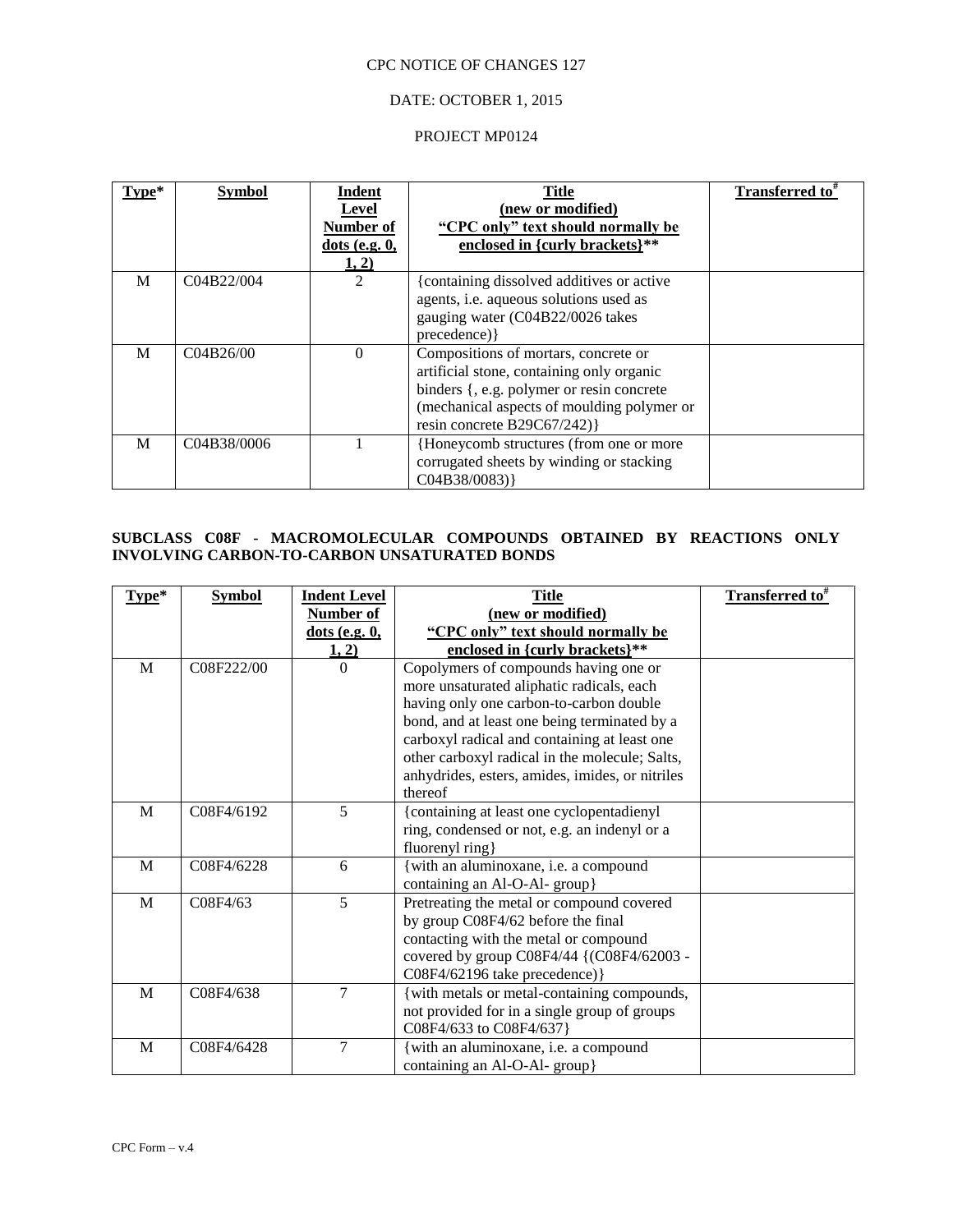## DATE: OCTOBER 1, 2015

### PROJECT MP0124

## **SUBCLASS C09K - MATERIALS FOR MISCELLANEOUS APPLICATIONS, NOT PROVIDED FOR ELSEWHERE**

| $Type*$ | <b>Symbol</b> | <b>Indent</b><br><u>Level</u><br>Number of<br>$dots$ (e.g. $0$ , | Title<br>(new or modified)<br>"CPC only" text should normally be<br>enclosed in {curly brackets}** | <b>Transferred to</b> " |
|---------|---------------|------------------------------------------------------------------|----------------------------------------------------------------------------------------------------|-------------------------|
|         |               | 1, 2)                                                            |                                                                                                    |                         |
| M       | C09K2205/44   |                                                                  | Type R13B1                                                                                         |                         |

**SUBCLASS C11C - FATTY ACIDS FROM FATS, OILS OR WAXES; CANDLES; FATS, OILS OR FATTY ACIDS BY CHEMICAL MODIFICATION OF FATS, OILS, OR FATTY ACIDS OBTAINED THEREFROM**

| $Type*$ | <b>Symbol</b>                      | <b>Indent</b>    | <b>Title</b>                                | <b>Transferred to</b> " |
|---------|------------------------------------|------------------|---------------------------------------------|-------------------------|
|         |                                    | Level            | (new or modified)                           |                         |
|         |                                    | <b>Number of</b> | "CPC only" text should normally be enclosed |                         |
|         |                                    | $dots$ (e.g.     | in {curly brackets} $**$                    |                         |
|         |                                    | 0, 1, 2)         |                                             |                         |
| M       | C <sub>11</sub> C <sub>3</sub> /14 |                  | by isomerisation {(isomerisation induced by |                         |
|         |                                    |                  | hydrogenation $C11C3/12$ )                  |                         |

**SUBCLASS C13K - SACCHARIDES, OTHER THAN SUCROSE, OBTAINED FROM NATURAL SOURCES OR BY HYDROLYSIS OF NATURALLY OCCURRING DI-, OLIGO- OR POLYSACCHARIDES (chemically synthesised sugars or sugar derivatives C07H; polysaccharides, e.g. starch, derivatives thereof C08B; malt C12C; fermentation or enzyme-using processes for preparing compounds containing saccharide radicals C12P19/00)**

| $Type*$ | <b>Symbol</b>                       | Indent       | Title                                             | Transferred to <sup>#</sup> |
|---------|-------------------------------------|--------------|---------------------------------------------------|-----------------------------|
|         |                                     | <b>Level</b> | (new or modified)                                 |                             |
|         |                                     | Number of    | "CPC only" text should normally be enclosed       |                             |
|         |                                     | dots (e.g.   | in {curly brackets} $**$                          |                             |
|         |                                     | 0, 1, 2)     |                                                   |                             |
| M       | C <sub>13</sub> K <sub>13</sub> /00 |              | {Sugars not otherwise provided for in this class} |                             |

**SUBCLASS C25D - PROCESSES FOR THE ELECTROLYTIC OR ELECTROPHORETIC**  PRODUCTION OF COATINGS; ELECTROFORMING (decorating textiles by metallising D06Q1/04; **manufacturing printed circuits by metal deposition H05K3/18); APPARATUS THEREFOR**

| Type* | <b>Symbol</b>                        | Indent<br><b>Level</b><br>Number of | <b>Title</b><br>(new or modified)<br>"CPC only" text should normally be enclosed | Transferred to <sup>*</sup> |
|-------|--------------------------------------|-------------------------------------|----------------------------------------------------------------------------------|-----------------------------|
|       |                                      | dots (e.g.<br>0, 1, 2)              | in {curly brackets}**                                                            |                             |
| M     | C <sub>25</sub> D <sub>1</sub> /006  |                                     | {Nanostructures, e.g. using aluminium anodic<br>oxidation templates [AAO]        |                             |
| M     | C25D7/12                             |                                     | Semiconductors                                                                   |                             |
| M     | C25D7/123                            | $\mathfrak{D}$                      | coated first with a seed layer, e.g. for filling<br>vias l                       |                             |
| M     | C <sub>25</sub> D <sub>11</sub> /026 | ↑                                   | [Anodisation with spark discharge]                                               |                             |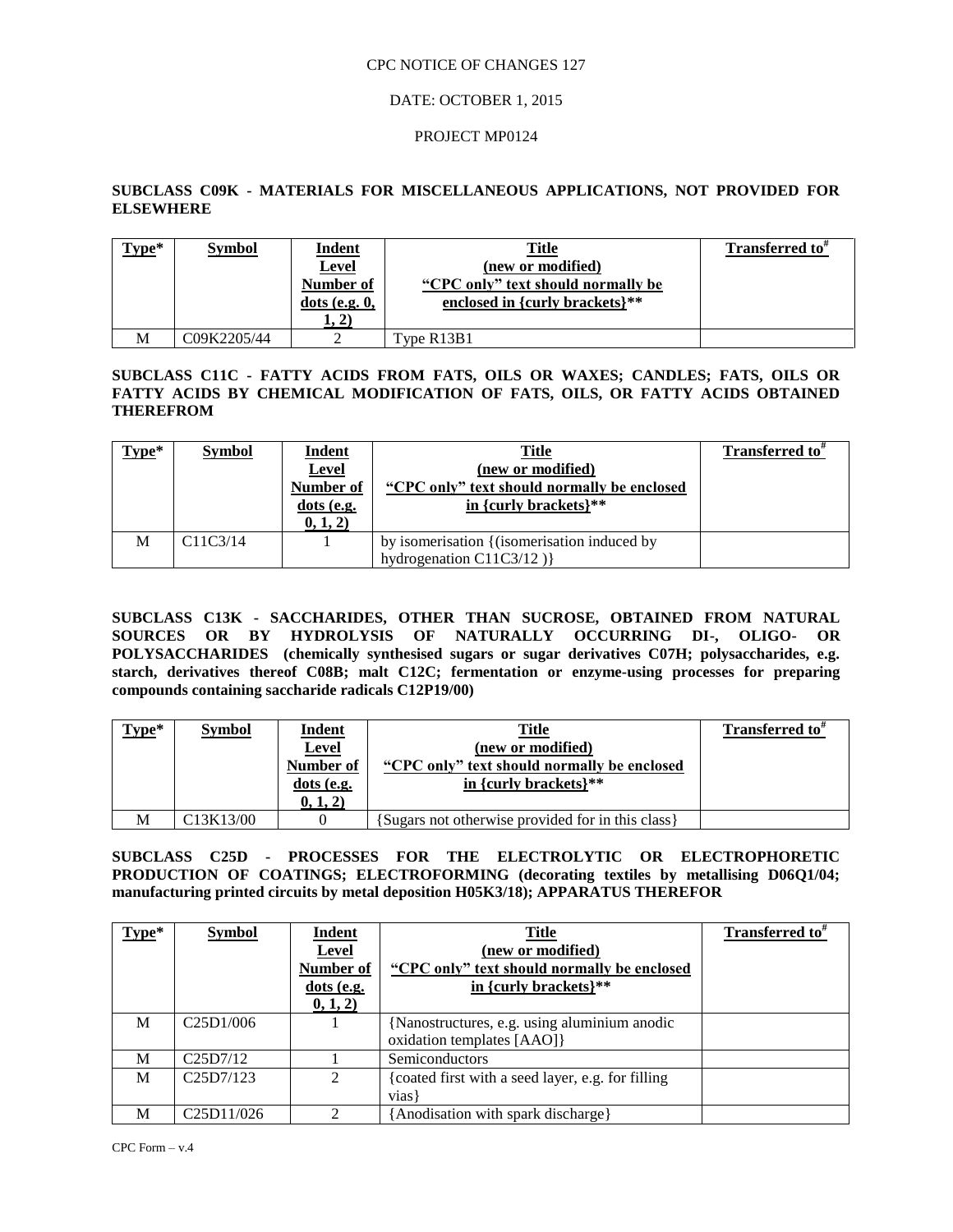## DATE: OCTOBER 1, 2015

### PROJECT MP0124

| Type* | <b>Symbol</b>                       | <b>Indent</b><br><b>Level</b><br>Number of<br>dots (e.g.<br>0, 1, 2) | <b>Title</b><br>(new or modified)<br>"CPC only" text should normally be enclosed<br>in {curly brackets}**                   | Transferred to <sup>#</sup> |
|-------|-------------------------------------|----------------------------------------------------------------------|-----------------------------------------------------------------------------------------------------------------------------|-----------------------------|
| M     | C <sub>25</sub> D <sub>15</sub> /00 |                                                                      | Electrolytic or electrophoretic production of<br>coatings containing embedded materials, e.g.<br>particles, whiskers, wires |                             |

# **SUBCLASS E01F - ADDITIONAL WORK, SUCH AS EQUIPPING ROADS OR THE CONSTRUCTION OF PLATFORMS, HELICOPTER LANDING STAGES, SIGNS, SNOW FENCES, OR THE LIKE**

| Type* | <b>Symbol</b> | Indent<br>Level<br><b>Number</b><br>of dots<br>(e.g. 0, 1,<br>$\overline{2)}$ | <b>Title</b><br>(new or modified)<br>"CPC only" text should normally be enclosed in<br>{curly brackets}**                                                                                                                                                                    | Transferred to" |
|-------|---------------|-------------------------------------------------------------------------------|------------------------------------------------------------------------------------------------------------------------------------------------------------------------------------------------------------------------------------------------------------------------------|-----------------|
| M     | E01F9/019     | 2                                                                             | extensible, collapsible or pivotable {, e.g.<br>telescopic, } (E01F9/017, E01F9/018 take<br>precedence) {; retractable or otherwise movable to<br>an underground position (E01F9/093, E01F13/046,<br>E01F13/085 take precedence; retractable traffic<br>islands $E01F1/00$ } |                 |
| M     | E01F9/042     | 3                                                                             | {Preformed markings, e.g. materials for sheets or<br>signs, methods of bonding same to road surface<br>(traffic line tapes E01F9/083)}                                                                                                                                       |                 |

**SUBCLASS E05C - BOLTS OR FASTENING DEVICES FOR WINGS, SPECIALLY FOR DOORS OR WINDOWS (latching means for sideboard or tailgate structures for vehicles B62D, {B62D33/02}; fastening devices for constructional or engineering elements E04, F16B; locks, fastening devices structurally or operatively combined or having significant cooperation with locks E05B; means for operating or controlling wing fasteners in conjunction with mechanisms for moving the wing E05F)**

| $Type*$ | <b>Symbol</b> | <b>Indent</b><br><b>Level</b><br><b>Number</b><br>of dots<br>(e.g. 0, 1, | <b>Title</b><br>(new or modified)<br>"CPC only" text should normally be enclosed in<br>{curly brackets}** | Transferred to <sup>#</sup> |
|---------|---------------|--------------------------------------------------------------------------|-----------------------------------------------------------------------------------------------------------|-----------------------------|
| M       | E05C17/04     |                                                                          | with a movable bar or equivalent member extending                                                         |                             |
|         |               |                                                                          | between frame and wing                                                                                    |                             |

CPC Form – v.4 **SUBCLASS F01N - GAS-FLOW SILENCERS OR EXHAUST APPARATUS FOR MACHINES OR ENGINES IN GENERAL; GAS-FLOW SILENCERS OR EXHAUST APPARATUS FOR INTERNAL COMBUSTION ENGINES ({evacuation of fumes from the area where they are produced B08B15/00; arrangement of exhaust or silencing apparatus on percussive tools B25D17/12 }; arrangements in connection**  with gas exhaust of propulsion units in vehicles B60K13/00, {on ships or other waterborne vessels B63H21/32, **on aircraft B64D33/04; arrangement of exhaust or silencing apparatus on firearms F41A21/30; ground installations for reducing aircraft engine or jet noise B64F1/26; silencers specially adapted for steam engines F01B31/16 ; air-intake silencers for gas turbine or jet propulsion plants F02C7/045; jet pipe or nozzles for jet propulsion plants F02K }; combustion-air intake silencers specially adapted for, or arranged on, internal-**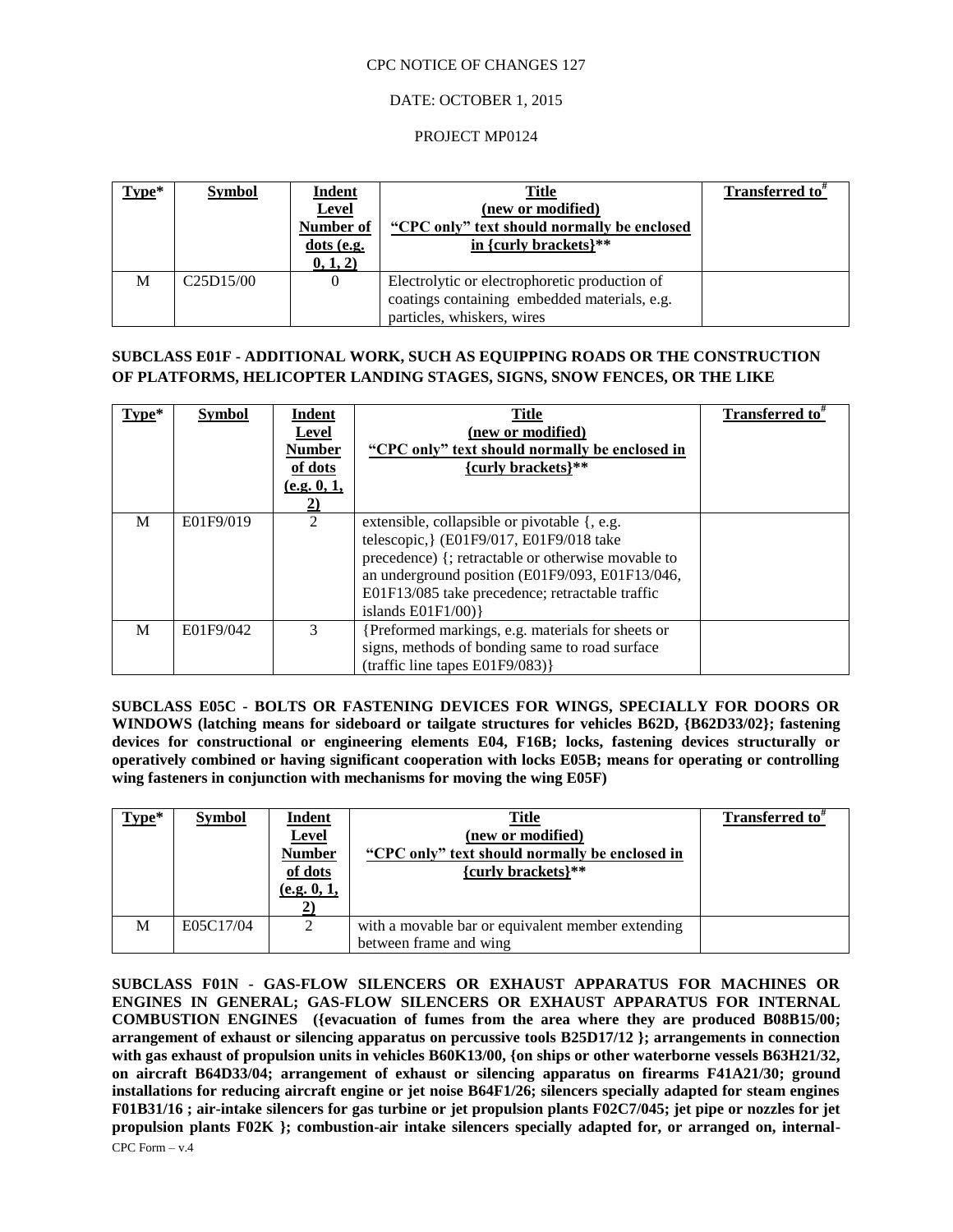### DATE: OCTOBER 1, 2015

#### PROJECT MP0124

**combustion engines F02M35/00 ; { combating noise or silencing in positive displacement machines or pumps F04B39/0027, in rotary-piston machines or pumps F04C29/06, in non-positive displacement pumps F04D29/66; means in valves for absorbing noise F16K47/02; noise absorbers in pipe system F16L55/02; conducting smoke or fumes from various locations to the outside F23J11/00 ; means for preventing or suppressing noise in air-conditioning or ventilation systems F24F13/24}; protecting against, or damping, noise in general G10K11/16)**

| $Type*$ | <b>Symbol</b> | Indent<br>Level<br>Number<br>of dots<br>(e.g. 0, 1,<br>2) | Title<br>(new or modified)<br>"CPC only" text should normally be enclosed in<br>{curly brackets}**                                                                                                                                                                                  | <b>Transferred to</b> # |
|---------|---------------|-----------------------------------------------------------|-------------------------------------------------------------------------------------------------------------------------------------------------------------------------------------------------------------------------------------------------------------------------------------|-------------------------|
| M       | F01N3/02      |                                                           | for cooling, or for removing solid constituents of,<br>exhaust (by means of electric or electrostatic<br>separators F01N3/01 {; mixing air with exhaust in<br>tailpipes F01N13/082, F01N13/20})                                                                                     |                         |
| M       | F01N3/2853    | 6                                                         | {using mats or gaskets between catalyst body and<br>housing                                                                                                                                                                                                                         |                         |
| M       | F01N5/00      | $\Omega$                                                  | Exhaust or silencing apparatus combined or<br>associated with devices profiting from exhaust<br>energy (using kinetic or wave energy of exhaust<br>gases in exhaust systems for charging F02B;<br>predominant aspects of such devices, see the<br>relevant classes for the devices) |                         |
| M       | F01N2610/1493 | 2                                                         | Purging the reducing agent out of the conduits or<br>nozzle                                                                                                                                                                                                                         |                         |

**SUBCLASS F16H - GEARING ( {steering of motor vehicles by differentially driving ground-engaging elements on opposite vehicle sides B62D11/02} )**

| $Type*$ | <b>Symbol</b> | <b>Indent Level</b> | <b>Title</b>                                  | Transferred to <sup>#</sup> |
|---------|---------------|---------------------|-----------------------------------------------|-----------------------------|
|         |               | Number of           | (new or modified)                             |                             |
|         |               | dots (e.g. $0, 1$ , | "CPC only" text should normally be            |                             |
|         |               | 2)                  | enclosed in {curly brackets}**                |                             |
| M       | F16H25/2295   | 5                   | {Rings which are inclined or can pivot        |                             |
|         |               |                     | around an axis perpendicular to the screw     |                             |
|         |               |                     | shaft axis }                                  |                             |
| M       | F16H2059/0247 | 3                   | {with lever or paddle behind steering         |                             |
|         |               |                     | wheel }                                       |                             |
| М       | F16H2059/363  | $\overline{2}$      | {Rate of change of input shaft speed, e.g. of |                             |
|         |               |                     | engine or motor shaft}                        |                             |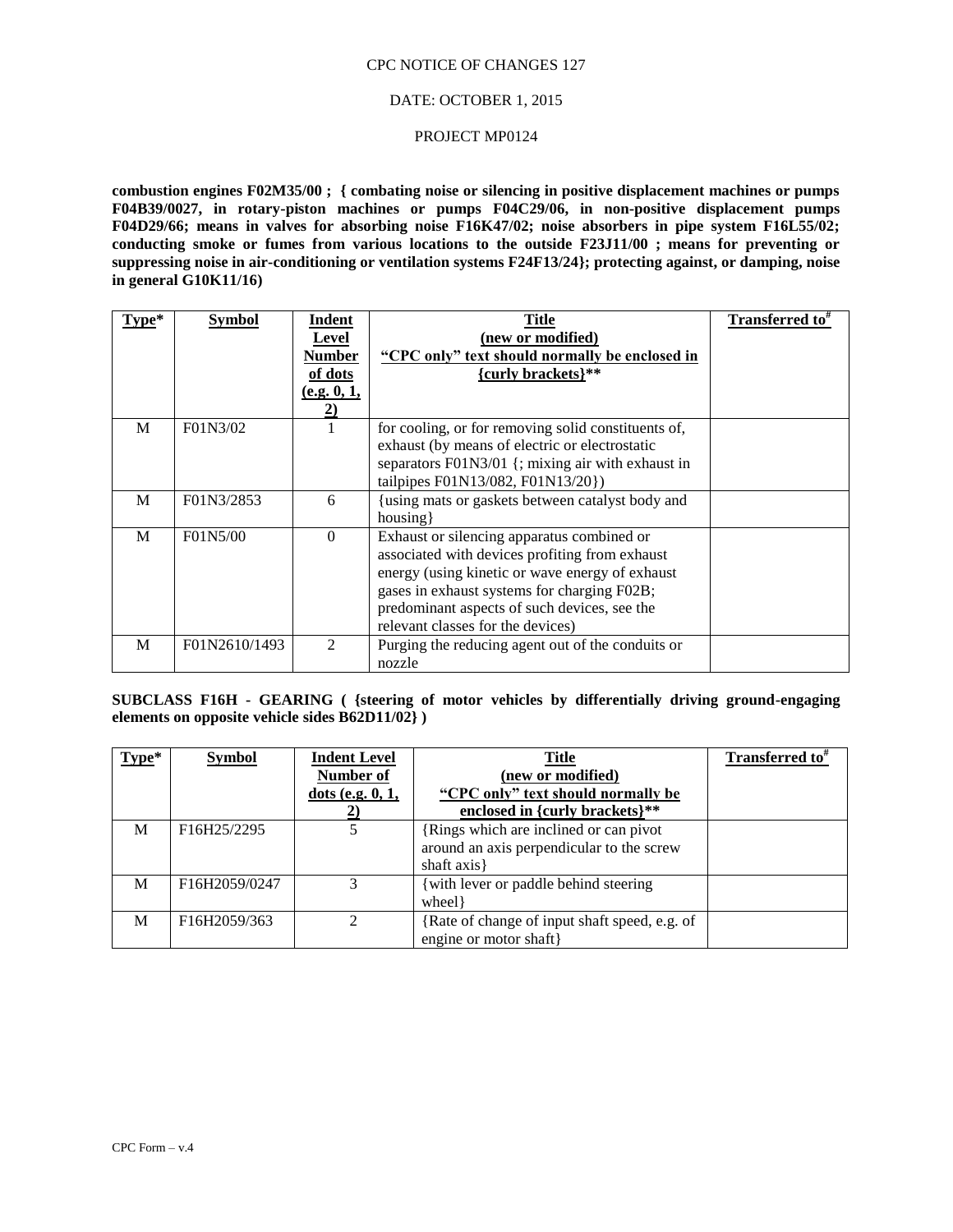## DATE: OCTOBER 1, 2015

### PROJECT MP0124

**SUBCLASS F25B - REFRIGERATION MACHINES, PLANTS OR SYSTEMS; COMBINED HEATING AND REFRIGERATION SYSTEMS; HEAT-PUMP SYSTEMS ({ evaporation or evaporation apparatus for physical or chemical purposes, e.g. evaporation of liquids for gas phase reactions B01B1/005}; heat-transfer, heat-exchange or heat-storage materials, e.g. refrigerants, or materials for the production of heat or cold by chemical reactions other than by combustion C09K5/00; pumps, compressors F04; use of heat-pumps for domestic- or space-heating or for domestic hot-water supply F24D; air-conditioning, air-humidification F24F; fluid heaters using heat pumps F24H)**

| Type* | <b>Symbol</b>                           | <b>Indent Level</b><br>Number of<br>dots (e.g. $0, 1$ ,<br>2) | <b>Title</b><br>(new or modified)<br>"CPC only" text should normally be<br>enclosed in {curly brackets}**                         | <b>Transferred to</b> <sup>#</sup> |
|-------|-----------------------------------------|---------------------------------------------------------------|-----------------------------------------------------------------------------------------------------------------------------------|------------------------------------|
| M     | F25B13/00                               | $\overline{0}$                                                | Compression machines, plant or systems<br>with reversible cycle (defrosting cycles<br>F25B47/02)                                  |                                    |
| M     | F <sub>25</sub> B <sub>2309</sub> /1419 | $\mathfrak{D}$                                                | Pulse-tube cycles with pulse tube having a<br>basic pulse tube refrigerator [PTR], i.e.<br>comprising a tube with basic schematic |                                    |
| M     | F25B2400/06                             |                                                               | Several compression cycles arranged in<br>parallel                                                                                |                                    |

**SUBCLASS F25D - REFRIGERATORS; COLD ROOMS; ICE-BOXES; COOLING OR FREEZING APPARATUS NOT COVERED BY ANY OTHER SUBCLASS (refrigerated show cases A47F3/04; thermally-insulated vessels for domestic use A47J41/00; refrigerated vehicles, see the appropriate subclasses of classes B60 to B64; containers with thermal insulation in general B65D81/38; heat-transfer, heat-exchange or heat-storage materials, e.g. refrigerants, or materials for the production of heat or cold by chemical reactions other than by combustion C09K5/00; thermally-insulated vessels for liquefied or solidified gases F17C ; air-conditioning or air-humidification F24F; refrigeration machines, plants or systems F25B; cooling of instruments and comparable apparatus without refrigeration G12B; cooling of engines or pumps, see the relevant classes)**

| $Type*$ | <b>Symbol</b> | <b>Indent Level</b><br>Number of<br>$dots$ (e.g. $0$ , | <b>Title</b><br>(new or modified)<br>"CPC only" text should normally be | Transferred to <sup>*</sup> |
|---------|---------------|--------------------------------------------------------|-------------------------------------------------------------------------|-----------------------------|
|         |               | 1, 2)                                                  | enclosed in {curly brackets}**                                          |                             |
| M       | F25D2400/26   |                                                        | Refrigerating devices for cooling wearing                               |                             |
|         |               |                                                        | apparel, e.g. garments, hats, shoes or gloves                           |                             |
| M       | F25D2700/123  |                                                        | more than one sensor measuring the inside                               |                             |
|         |               |                                                        | temperature in a compartment                                            |                             |

**SUBCLASS F25J - LIQUEFACTION, SOLIDIFICATION OR SEPARATION OF GASES OR GASEOUS {or liquefied gaseous} MIXTURES BY PRESSURE AND COLD TREATMENT {or by bringing them into the supercritical state} ({cryogenic pumps F04B37/08; gas storage vessels, gas holders F17; filing vessels with, or discharging from vessels, compressed, liquefied or solidified gases F17C; refrigeration machines, plants, or systems F25B})**

| $Type*$ | <b>Symbol</b> | <b>Indent</b><br><b>Level</b><br>Number of<br>$dots$ (e.g.<br>0, 1, 2) | Title<br>(new or modified)<br>"CPC only" text should normally be enclosed<br>in {curly brackets} $**$ | <b>Transferred to</b> " |
|---------|---------------|------------------------------------------------------------------------|-------------------------------------------------------------------------------------------------------|-------------------------|
| M       | F25J1/0238    |                                                                        | Purification or treatment step is integrated within                                                   |                         |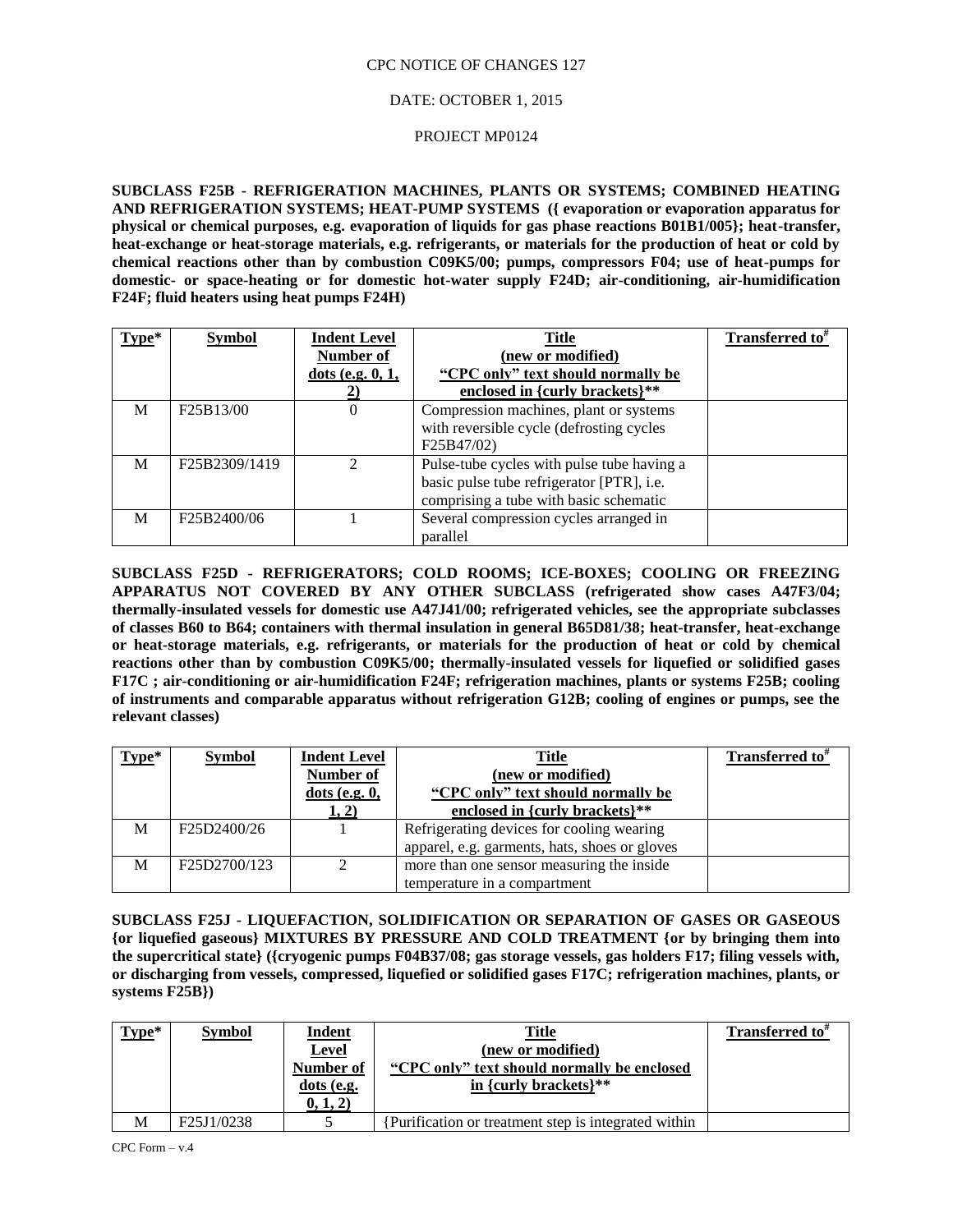## DATE: OCTOBER 1, 2015

### PROJECT MP0124

| $Type*$ | <b>Symbol</b> | <b>Indent</b><br><b>Level</b><br>Number of<br>$dots$ (e.g.<br>0, 1, 2) | <b>Title</b><br>(new or modified)<br>"CPC only" text should normally be enclosed<br>in {curly brackets}**                                               | <b>Transferred to</b> " |
|---------|---------------|------------------------------------------------------------------------|---------------------------------------------------------------------------------------------------------------------------------------------------------|-------------------------|
|         |               |                                                                        | one refrigeration cycle only, <i>i.e.</i> the same or single<br>refrigeration cycle provides feed gas cooling (if<br>present) and overhead gas cooling} |                         |

**SUBCLASS G03G - ELECTROGRAPHY; ELECTROPHOTOGRAPHY; MAGNETOGRAPHY (information storage based on relative movement between record carrier and transducer G11B; static stores with means for writing-in or reading-out information G11C; recording of television signals H04N5/76 )**

| $Type*$ | <b>Symbol</b> | <b>Indent</b><br><u>Level</u><br>Number of<br>$dots$ (e.g.<br>0, 1, 2) | <b>Title</b><br>(new or modified)<br>"CPC only" text should normally be enclosed<br>in {curly brackets} $**$ | Transferred to" |
|---------|---------------|------------------------------------------------------------------------|--------------------------------------------------------------------------------------------------------------|-----------------|
| M       | G03G15/5004   |                                                                        | Power supply control, e.g. power-saving mode,<br>automatic power turn-off                                    |                 |

**SUBCLASS G04B - MECHANICALLY-DRIVEN CLOCKS OR WATCHES; MECHANICAL PARTS OF CLOCKS OR WATCHES IN GENERAL; TIME PIECES USING THE POSITION OF THE SUN, MOON OR STARS (spring- or weight-driven mechanisms in general F03G; electromechanical clocks or watches G04C; electromechanical clocks with attached or built-in means operating any device at pre-selected times or after predetermined time intervals G04C23/00; clocks or watches with stop devices G04F7/08)**

| $Type*$ | <b>Symbol</b> | <b>Indent</b><br>Level<br>Number of<br>$dots$ (e.g.<br>(0, 1, 2) | Title<br>(new or modified)<br>"CPC only" text should normally be enclosed<br>in {curly brackets}**                                           | Transferred to <sup>*</sup> |
|---------|---------------|------------------------------------------------------------------|----------------------------------------------------------------------------------------------------------------------------------------------|-----------------------------|
| М       | G04B21/02     |                                                                  | Regular striking mechanisms giving the full hour,<br>half hour or quarter hour { (electrically operating<br>striking mechanism $G04C21/06$ } |                             |

**SUBCLASS G06F - ELECTRICAL DIGITAL DATA PROCESSING (computers in which a part of the computation is effected hydraulically or pneumatically G06D; optically G06E; self-contained input or output peripheral equipment G06K; impedance networks using digital techniques H03H)**

| $Type*$ | <b>Symbol</b> | <b>Indent</b><br><b>Level</b><br>Number of<br>$dots$ (e.g. $0$ ,<br>1, 2) | Title<br>(new or modified)<br>"CPC only" text should normally be enclosed in<br>${curly$ brackets}**      | Transferred to <sup>#</sup> |
|---------|---------------|---------------------------------------------------------------------------|-----------------------------------------------------------------------------------------------------------|-----------------------------|
| M       | G06F8/38      |                                                                           | {Implementation of user interfaces (interaction<br>techniques for graphical user interfaces<br>G06F3/048) |                             |
| M       | G06F9/4405    |                                                                           | {Initialisation of multiprocessor systems}                                                                |                             |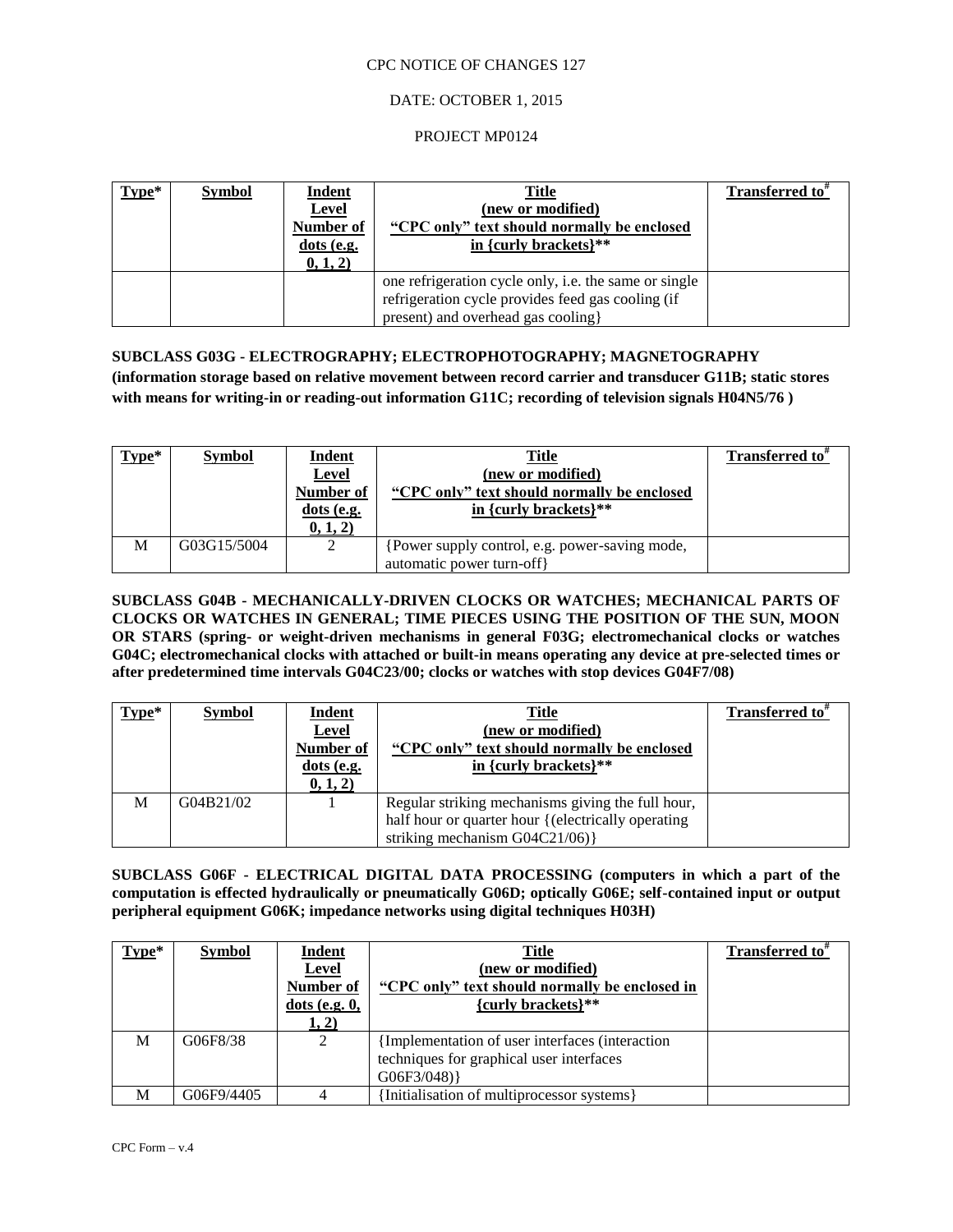## DATE: OCTOBER 1, 2015

### PROJECT MP0124

## **SUBCLASS H01J - ELECTRIC DISCHARGE TUBES OR DISCHARGE LAMPS ( spark-gaps H01T; arc lamps with consumable electrodes H05B; particle accelerators H05H )**

| $Type*$ | <b>Symbol</b> | Indent<br>Level<br><b>Number</b><br>of dots<br>(e.g. 0, 1,<br><u>2)</u> | <b>Title</b><br>(new or modified)<br>"CPC only" text should normally be enclosed in<br>{curly brackets}**                              | Transferred to <sup>#</sup> |
|---------|---------------|-------------------------------------------------------------------------|----------------------------------------------------------------------------------------------------------------------------------------|-----------------------------|
| M       | H01J 37/32082 | 3                                                                       | {Radio frequency generated discharge}<br>(H01J37/32357, H01J37/32366, H01J37/32394<br>and $H01J37/32403$ take precedence) }            |                             |
| M       | H01J 37/32192 | 3                                                                       | {Microwave generated discharge (H01J37/32357,<br>H01J37/32366, H01J37/32394, H01J 37/32403<br>take precedence) }                       |                             |
| M       | H01J37/32321  | 3                                                                       | {Discharge generated by other radiation<br>(H01J37/32055, H01J37/32073, H01J37/32082,<br>H01J37/32192, H01J37/32348 take precedence) } |                             |

**SUBCLASS H01L - SEMICONDUCTOR DEVICES; ELECTRIC SOLID STATE DEVICES NOT OTHERWISE PROVIDED FOR (use of semiconductor devices for measuring G01; resistors in general H01C; magnets, inductors {in general}, transformers H01F; capacitors in general H01G; electrolytic devices H01G9/00; batteries, accumulators H01M; waveguides, resonators or lines of the waveguide type H01P; line connectors, current collectors H01R; stimulated emission devices H01S; electromechanical resonators H03H; loudspeakers, microphones, gramophone pick-ups or like acoustic electromechanical transducers H04R; electric light sources in general H05B; printed circuits, hybrid circuits, casings or constructional details of electric apparatus, manufacture of assemblages of electrical components H05K; use of semiconductor devices in circuits having a particular application, see the subclass for the application)**

| $Type*$ | <b>Symbol</b>  | Indent<br><b>Level</b><br>Number of<br>$dots$ (e.g. $0$ ,<br>1, 2) | <b>Title</b><br>(new or modified)<br>"CPC only" text should normally be<br>enclosed in {curly brackets}** | Transferred to <sup>*</sup> |
|---------|----------------|--------------------------------------------------------------------|-----------------------------------------------------------------------------------------------------------|-----------------------------|
| M       | H01L2224/03312 | 6                                                                  | Continuous flow, e.g. using a micro-syringe, a<br>pump, a nozzle or extrusion                             |                             |
| M       | H01L2224/11312 | 6                                                                  | Continuous flow, e.g. using a micro-syringe, a<br>pump, a nozzle or extrusion                             |                             |
| M       | H01L2224/27312 | 6                                                                  | Continuous flow, e.g. using a micro-syringe, a<br>pump, a nozzle or extrusion                             |                             |
| M       | H01L2224/82106 |                                                                    | by subtractive methods                                                                                    |                             |

## **SUBCLASS H02N - ELECTRIC MACHINES NOT OTHERWISE PROVIDED FOR**

| $Type*$ | <b>Symbol</b> | <b>Indent Level</b><br><b>Number of</b><br>$dots$ (e.g. $0$ , | <b>Title</b><br>(new or modified)<br>"CPC only" text should normally be | <b>Transferred to</b> " |
|---------|---------------|---------------------------------------------------------------|-------------------------------------------------------------------------|-------------------------|
|         |               | 1, 2)                                                         | enclosed in {curly brackets}**                                          |                         |
| M       | H02N3/00      | $\left($                                                      | Generators in which thermal or kinetic energy                           |                         |
|         |               |                                                               | is converted into electrical energy by                                  |                         |
|         |               |                                                               | ionisation of a fluid and removal of the charge                         |                         |